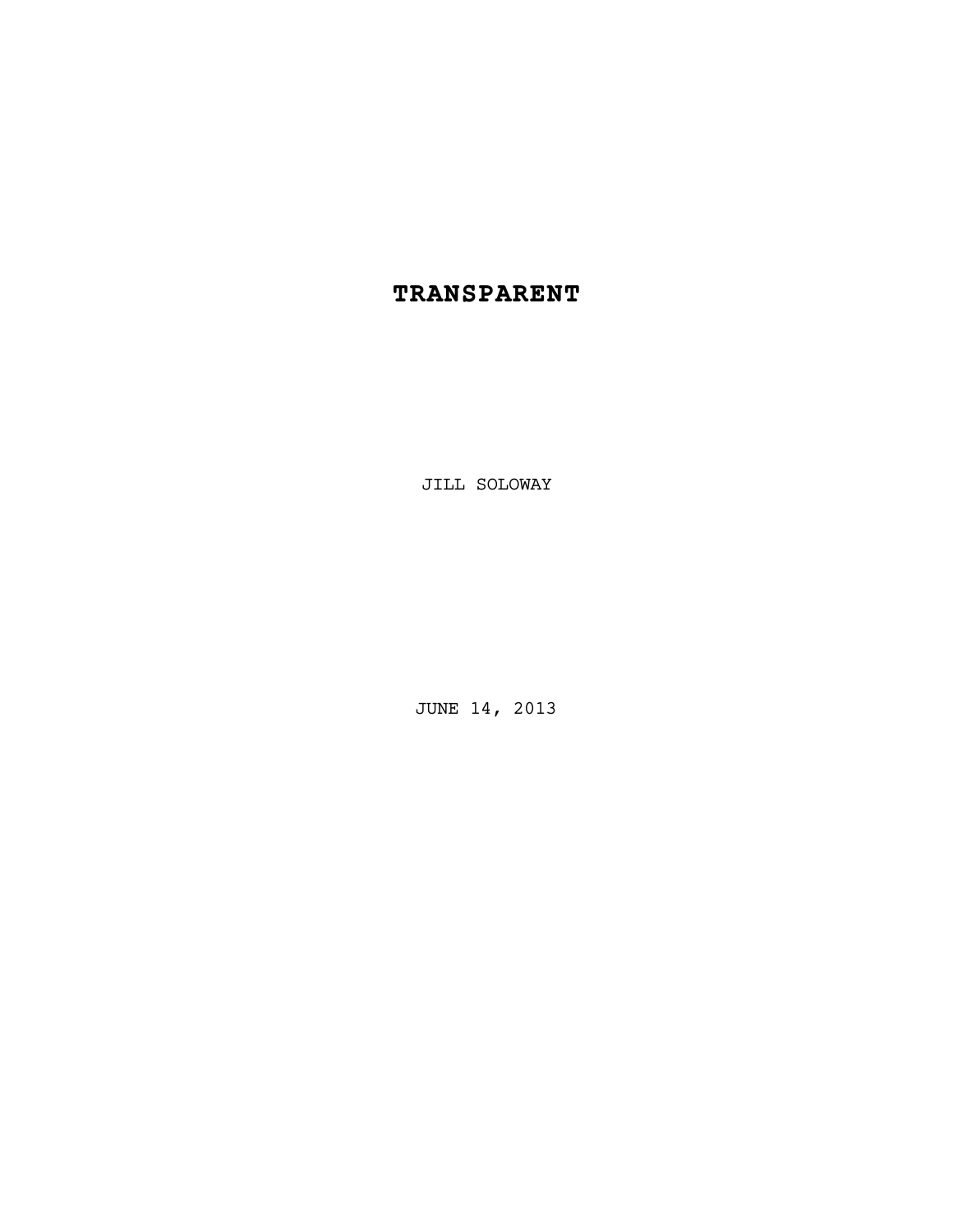**OPEN ON:**

# **EXT. LOS ANGELES - MORNING**

To establish. Sunwashed California gold glints over the hills of Los Feliz and Silver Lake...

# **EXT. LOS FELIZ MANSION - MORNING**

A huge grey and white shingled testament to an idea about Sag Harbor. The lawn is too green, the driveway too clean. This is Sarah's house.

# **INT. SARAH'S BATHROOM - MORNING**

In a field of aqua tile, SARAH, 38, intense and lovely, rubs thick cream into her face and neck, trying to find an angle in the morning light where she likes the way she looks.

### **EXT. LOS ANGELES - MORNING**

Move out of the lush, bouganvilla-scented hills... into the smoggy sketchiness of Ktown.

Find THE TALMADGE, a beautiful but gone-to-seed, unkempt 1920's courtyard building.

### **INT. ALI'S APARTMENT - MORNING**

The half-placed evidence of a life about to either start or end. A ratty couch below a haphazard piece of garage sale so bad-it'sgood-art. A shitty lamp.

ALI, 33, dark and awkward and pretty, drinks coffee and alternates between internetting or STARING into the LUSH COURTYARD.

Across the way, her neighbor WALLIS, 50, a past-her-prime Hollywood nutjob, opens her windows like an Italian movie star.

Ali STARES.

Wallis seems to be in her own world. Until she TURNS to Ali.

WALLIS (straight to Ali) I see you.

On Ali, freaked. She looks back at her computer. Her PHONE RINGS. She notices who is calling and ANSWERS IT.

ALI

Dad?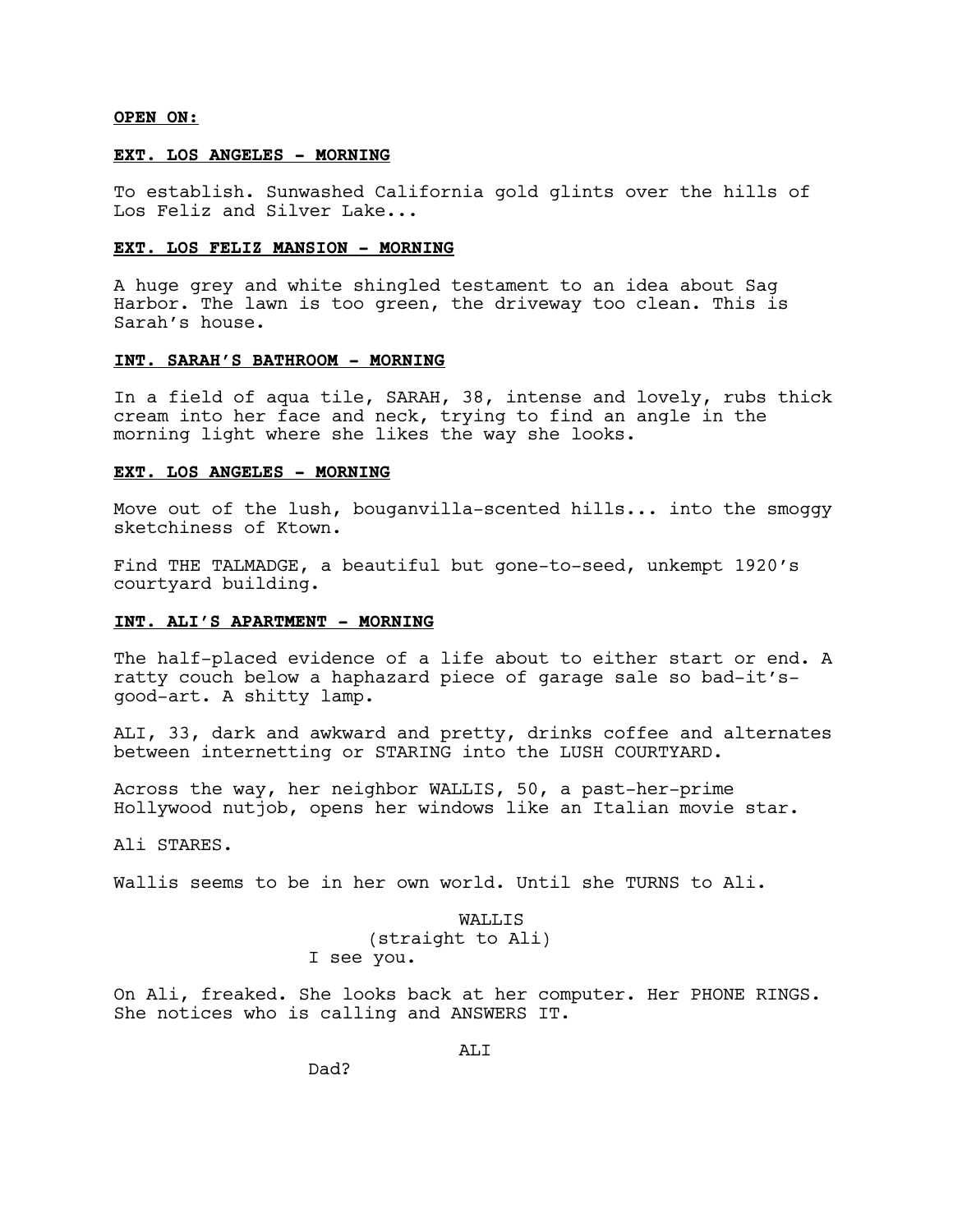#### **EXT. SILVER LAKE - MORNING**

Hipsters wait in line for expensive coffee, lock up fixed gear bikes, subconsciously compare beards.

### **INT. JOSHUA'S HOUSE - MORNING**

Perfectly placed self-published Brooklyn style journals. Perfectly placed everything. On a leather couch, find

JOSHUA, 29, scruffy and lanky and adorable. His legs wrap around the half-dressed but wildly fashionable BRANNON, way too young- maybe 17, maybe 19.

> JOSHUA Ping Pong tournament.

# BRANNON

For real?

JOSHUA It's at the Downtown Standard, it will be an ironic Ping Pong tournament.

BRANNON Yeah, the kind with artisan beer. (then) Except for that's the night we're playing at Hotel Cafe. (teasing) I think my label should be keeping better track of our shows.

Joshua smiles as he traces his finger on her tight tummy.

JOSHUA Your label is understandably distracted.

She brushes his hand away.

# BRANNON

```
Hey. Too tickle-y.
```
Joshua's phone VIBRATES on the coffee table. He grabs it.

JOSHUA

Yeah?

# **EXT. GRIFFITH PARK - LATER THAT DAY**

Ali hikes with her best friend, the diminutive and spunky LIZ.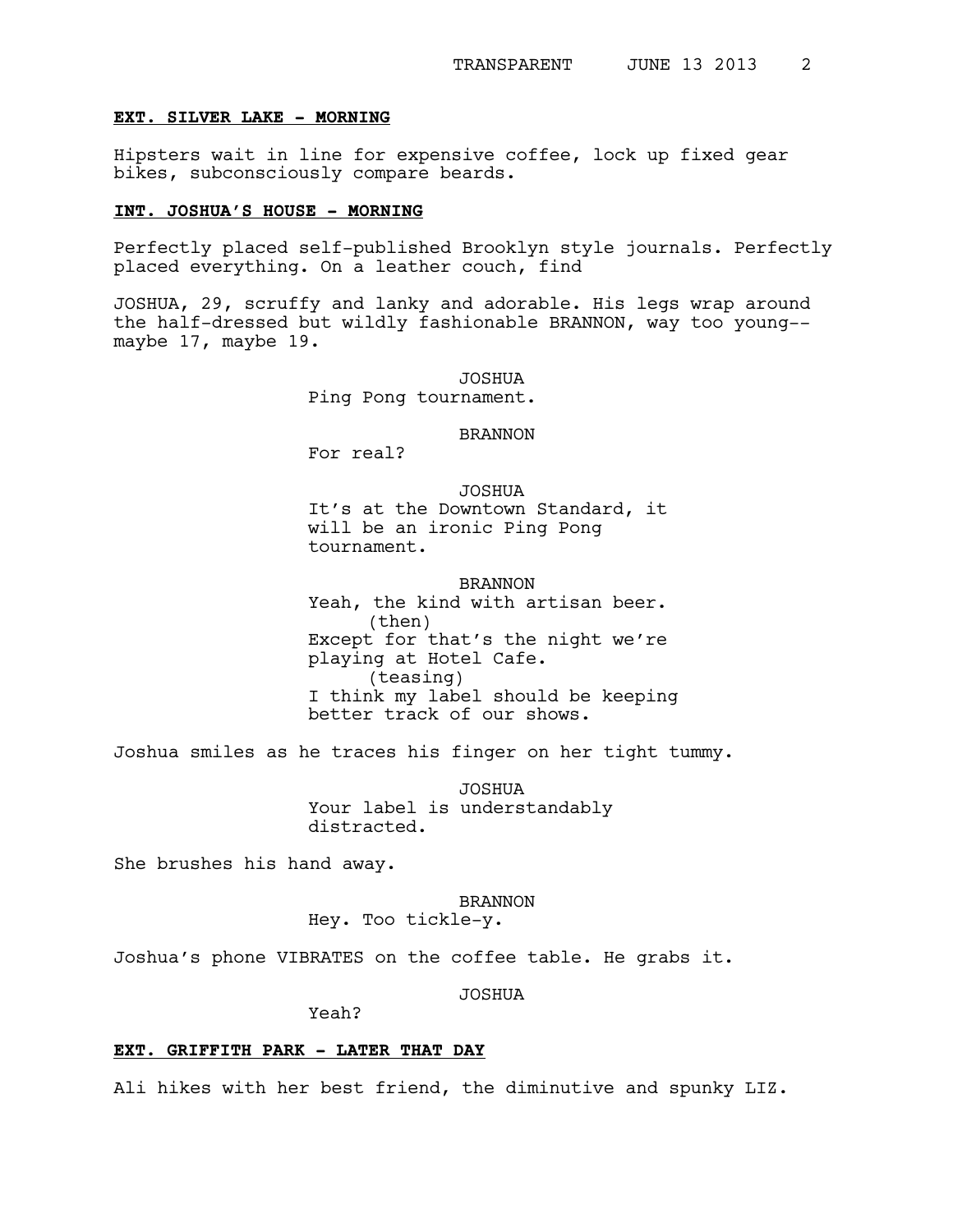LIZ

# You worried about him?

ALI

Little outta of character to ask us to come to the house on a weeknight. Hope he's not dying.

### LIZ

Uh, yeah.

ALI

Okay, so, ya know that kids' book Are You My Mother?

LIZ

Of course. It was my favorite.

ALI

So I wanna write a parody, but called Are You My Soulmate?

# LIZ

Ha and ha.

### ALI

It would have that little bird, but instead of getting confused about who it's mommy is, it's about all the inappropriate guys baby bird keeps accidentally fucking.

LIZ

Are you gonna have a picture of that freaky old biker dude you used to bone?

ALI

Yeah, someone similar. They'll sell it at checkout at Urban Outfitters!

LIZ

Uh, yeah, you might get sued.

ALI

Stop thwarting my creative enthusiasm. I have so little of it left.

They notice DEREK, a hot African-American TRAINER in army fatigues, hands on hips, scanning the middle distance as he stands over a pudgy GUY doing HORRIFIC sit ups.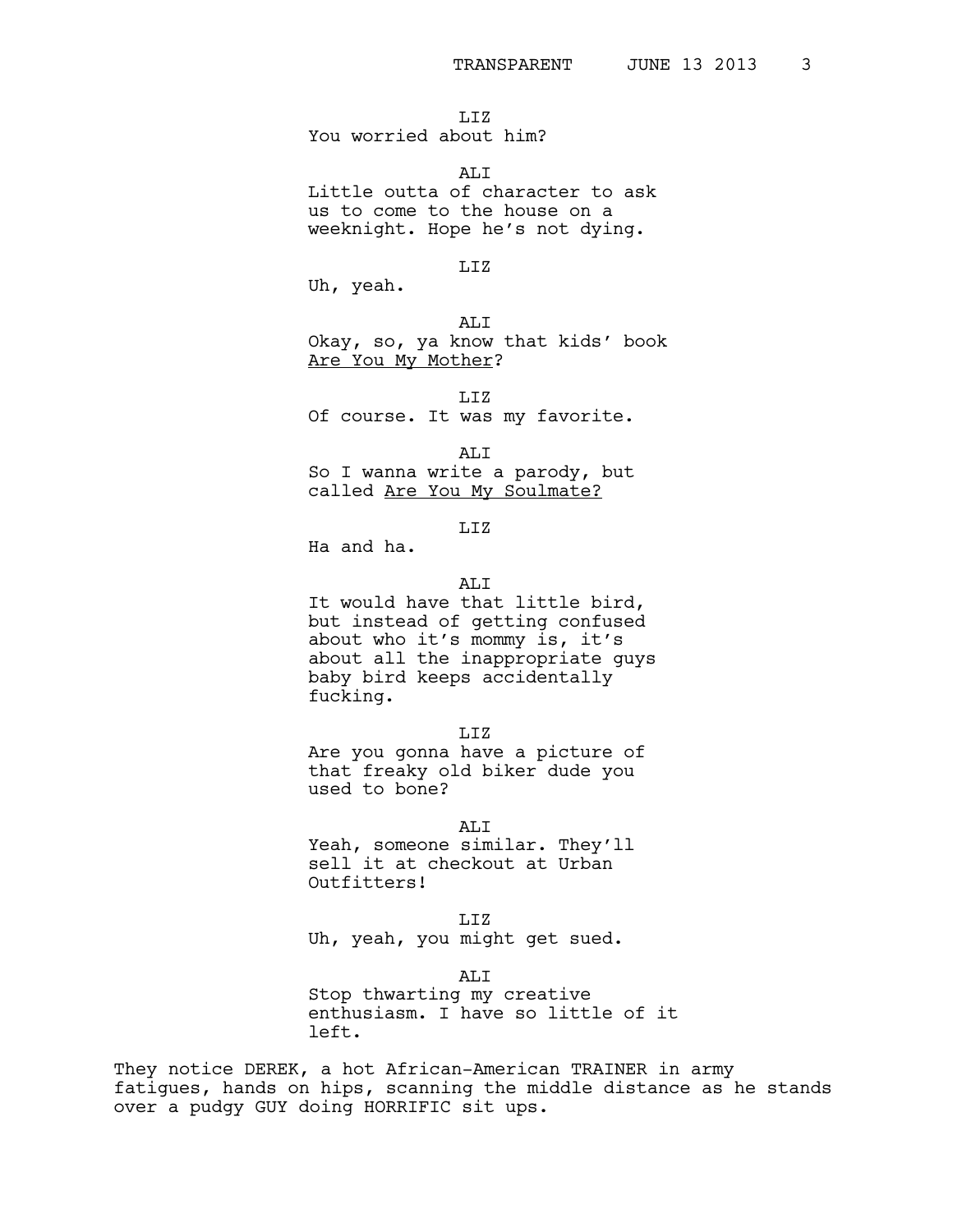ALI (CONT'D) See, this is what I love. Ask any white person, what is your biggest fear. They'd say, some like, hulking black man in the park taking your money and forcing you to do things against your will.

They look around. There are at least three BLACK GUYS dotted across the park-- checking watches, placing yoga balls.

> ALI (CONT'D) But look. The money, the forcing, it's all here.

LIZ This place is lousy with black men making white people do stuff.

ALI You know what lousy means, right?

LIZ

No.

ALI Licey. A louse is a singular lice. You just compared people of color to lice.

LIZ I don't like you.

## **EXT. LOS FELIZ JCC PRESCHOOL - PARKING LOT**

Sarah, looking unmade-up amazing in \$400 linen pants, heads toward the sea of Odyssey minivans and Priuses.

SARAH

(into phone) Yah, Dad, of course I'll be there. Okay. Love you, Daddy.

Sarah puts her phone away and heads toward the preschool.

In the distance, she sees TAMMY, super fashionable, architectural glasses, no makeup.

Sarah approaches tentatively.

SARAH (CONT'D)

Hi.

TAMMY

Hey Sarah.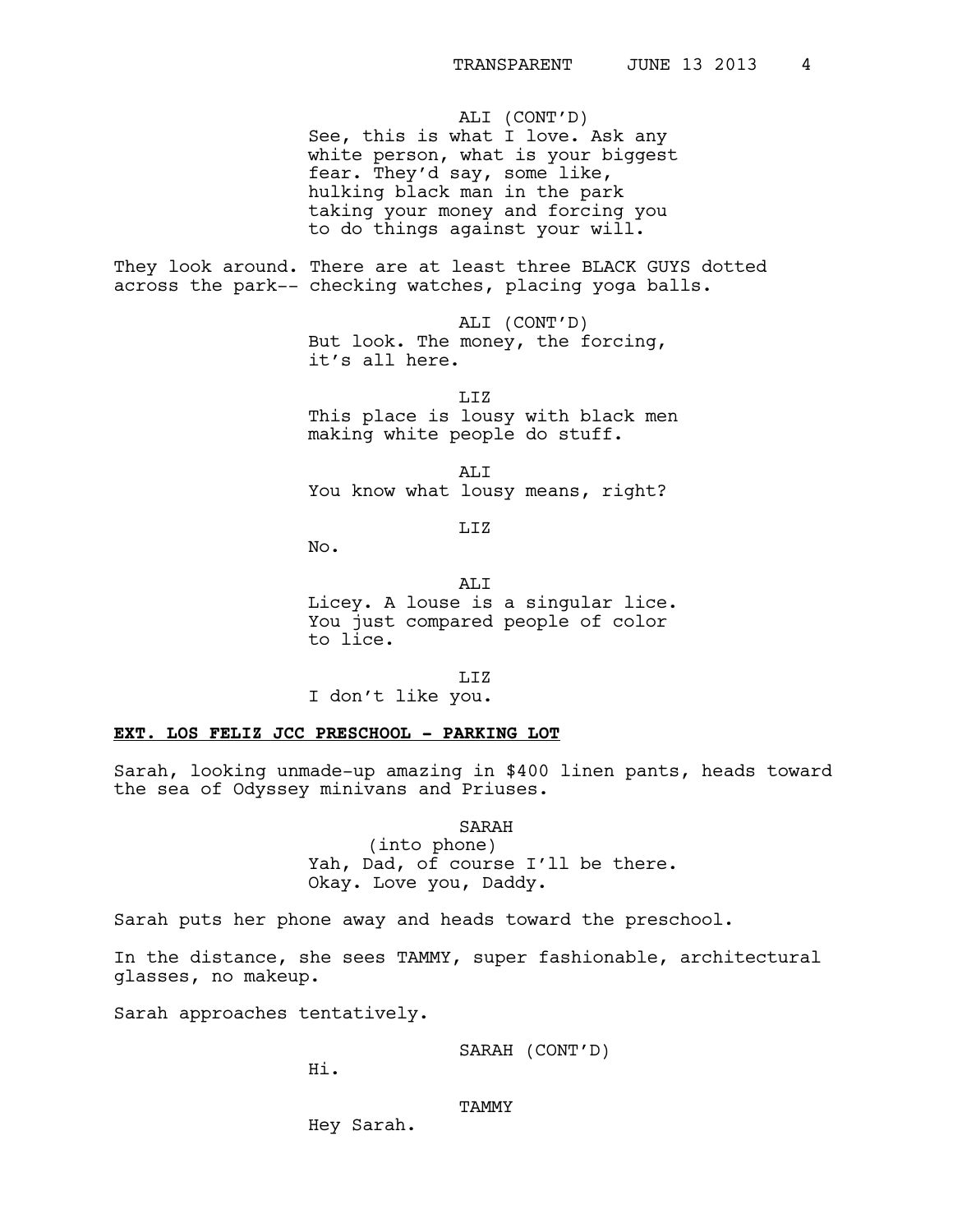Sarah looks around; no one is watching them.

SARAH You're never here in the morning.

**TAMMY** 

Jan's been doing drop-offs and pick ups, I've been on deadline. Was in Bahrain. For work.

SARAH

Whoa. Bahrain. Intense. (then) Hey so I'm sorry I didn't reach out earlier--

**TAMMY** 

I get it-- honestly, I have no hard feelings--

SARAH

When you guys came to the school, I really was going to-- wanted to- get the girls together. Schedule a playdate. But I've been working on my boundaries, and Len, Len kind of knows-- or more he doesn't know. The extent of-- yeah, I never really told him.

Sarah STARES at Tammy's neck. Time slows down.

On Tammy's skin, her breathing. Finally--

SARAH (CONT'D) So of course, I thought it could be-- inappropriate. If I really brought you into my world.

TAMMY

I get it.

# SARAH

And then I was going to join the fundraising committee when I saw that you were on the fundraising committee--

TAMMY

Well, don't, it's awful.

SARAH

They're all awful.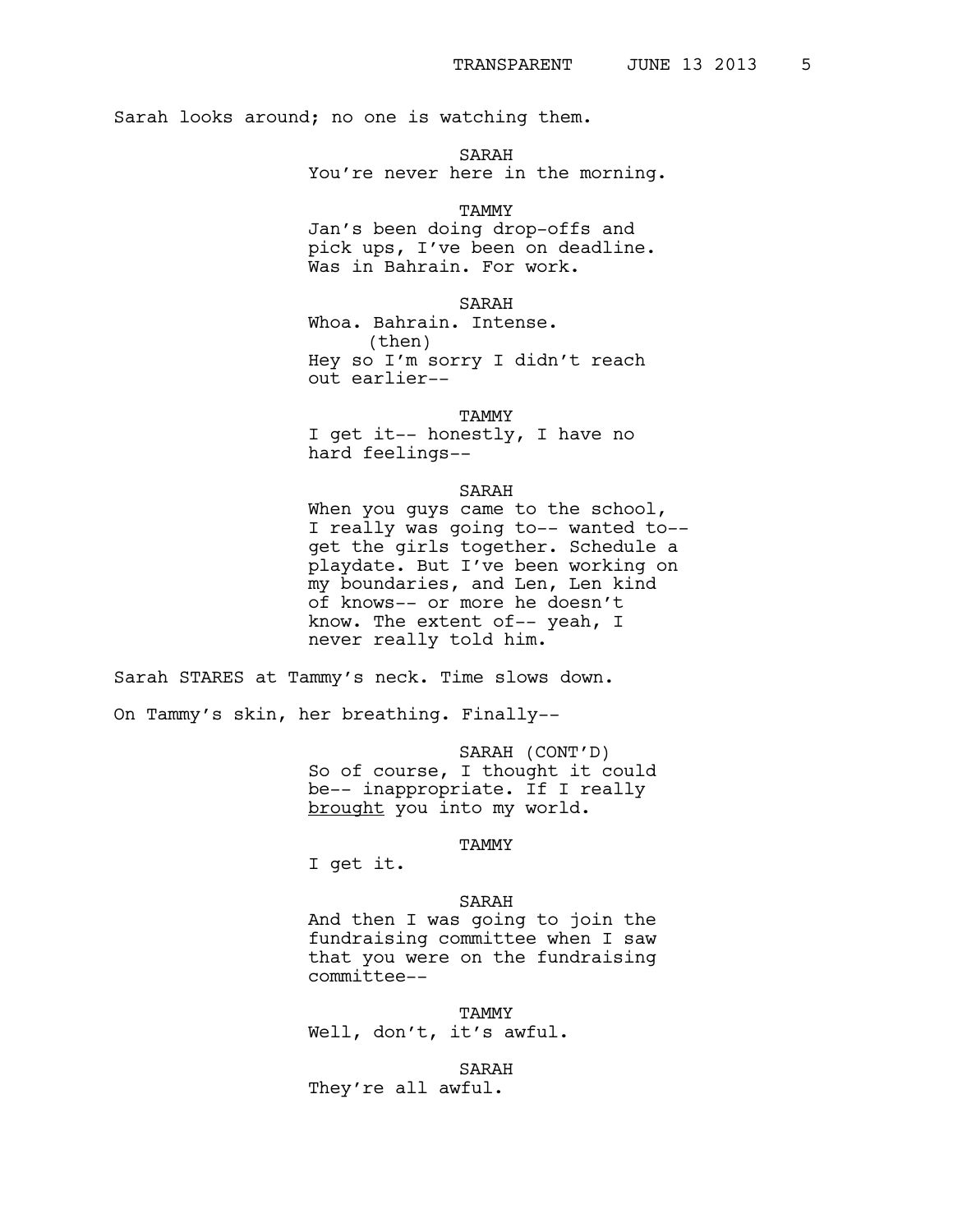TAMMY

Yeah. So-- yes. I would love to hang out. When?

SARAH Good! Today, tomorrow?

TAMMY Grace naps after pick-up, so, three?

SARAH Oh, with the girls--

TAMMY I thought that's what you said- didn't you say a playdate. You said playdate.

SARAH Or without is fine?

TAMMY

No, with the kids is better, let me check with Jan about Grace's schedule, I'm a little out of the loop--

SARAH Absolutely. Check with Jan.

Tammy walks away. As Sarah watches her, she has to catch her breath, get her bearings.

### **INT. JOSHUA'S HOUSE**

Josh's hand is in Brannon's underwear as she texts. They HEAR the SOUND of KEYS in the door.

> BRANNON Who else has keys?

JOSHUA My sister. She had keys before you had keys.

It's Ali, sweaty from the park. She spots Brannon.

ALI (dead inside) Oh, hi.

Brannon gets up and heads to the bathroom, barely covering her nudity.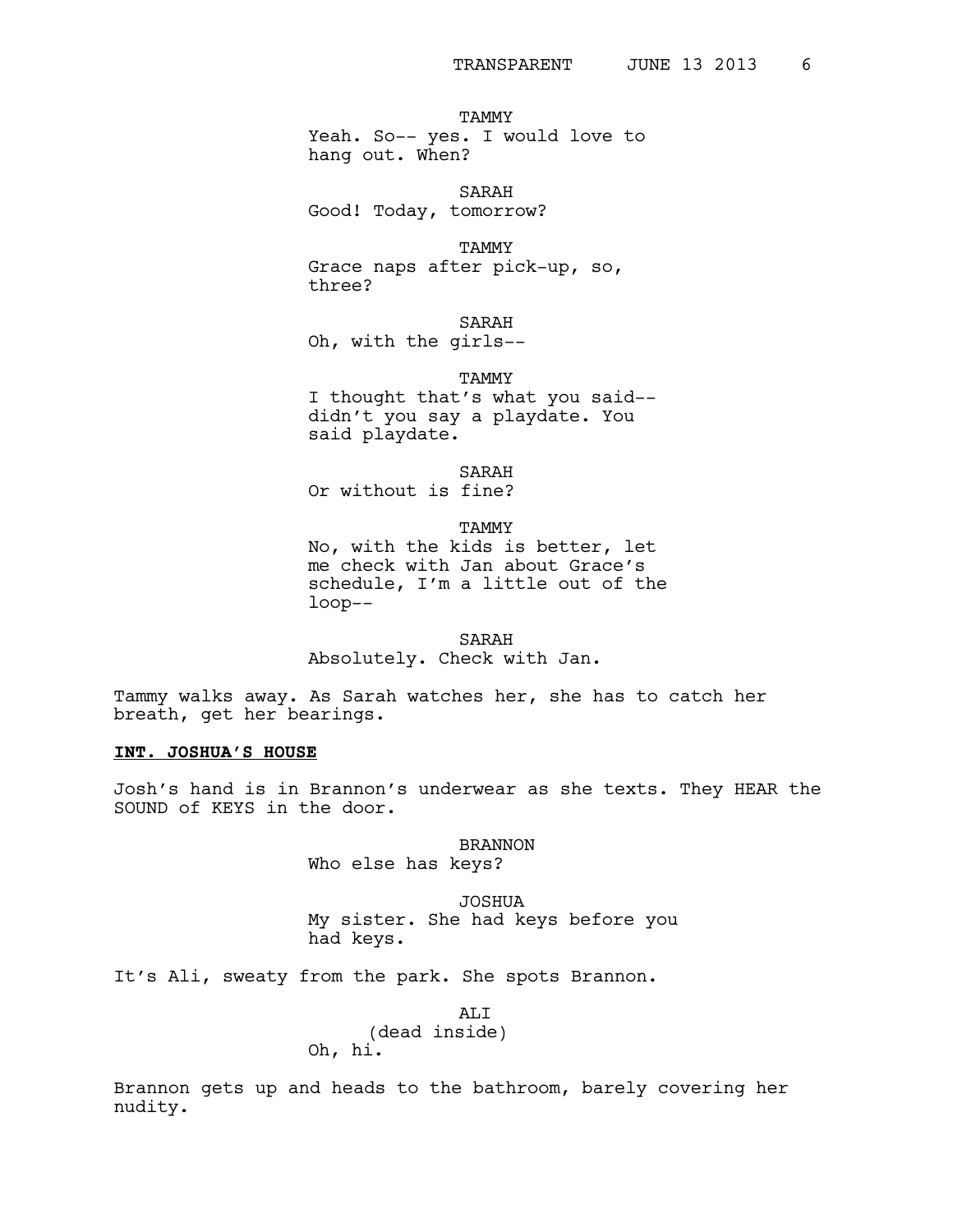ALI (CONT'D) No body shame, that one. (then) Okay, so I thought of one.

Ali makes the CRAZIEST face in the world.

JOSHUA

I will allow it.

ALI

Now you.

Joshua makes a CRAZY FACE.

#### ALI (CONT'D)

You made that one in Snowmass when you were nine.

JOSHUA

I tried to teach Brannon 'make a face you've never made before' but she didn't get it.

ALI

Well, why would she, Josh? WHY WOULD SHE? (then) Can I drive with you to Dad's? His whole thing's got a vaguely 'I've got cancer-ish' vibe.

#### JOSHUA

If he's smart, he'll start gifting us twelve thousand a year til it's gone.

ALI I know he's got a lot more than that stashed.

JOSHUA I'll negotiate on your behalf.

ALI What's to negotiate? He'll split it three ways. He loves us all the same.

# **INT. SARAH'S LOS FELIZ MANSION - DAY**

Sarah zips around her kitchen like a hummingbird, loading a roast and vegetables into a Le Creuset.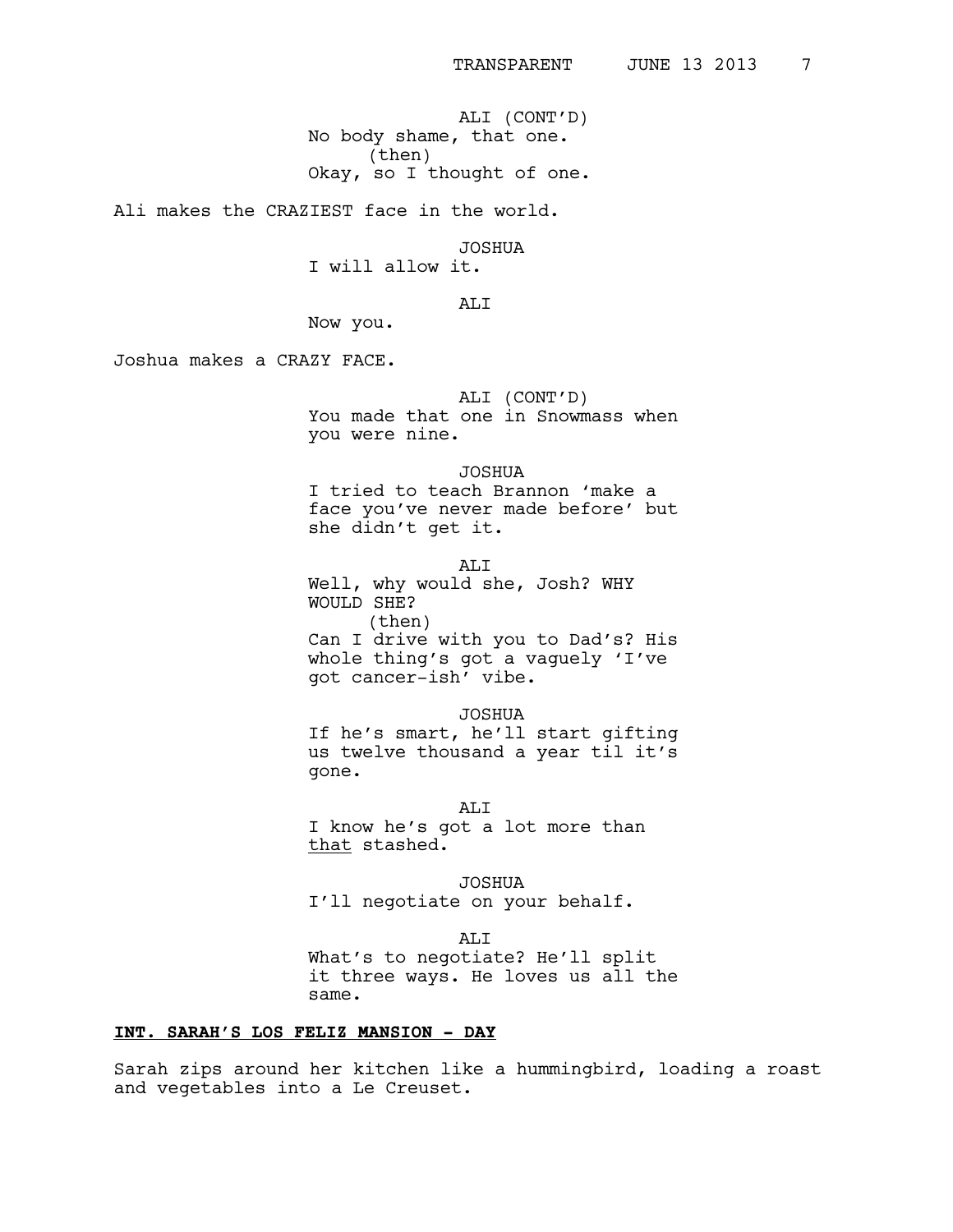In a single bound, she sprays and wipes the counter top, and brings ZACK, 6, and ELLA, 4, cups and snacks in the adjacent GREAT ROOM.

Ella plays a game on her iPad TV as Zack lies on the floor, staring at a TRAIN as it goes around a track.

> SARAH Zacky, don't you want to do something else besides your train?

Sarah's husband LEN, 42, thinning hair, moves through the room, typing messages into his phone manically.

LEN

Okay, go on--

SARAH --and so I thought maybe she and I would get the girls together after school.

LEN

Coo.

SARAH So I should have them over here?

LEN Or put a dinner on the books.

SARAH With Tammy and her partner?

LEN Who's her husband?

Beat, then:

SARAH

Tammy Hardwicke. She's the lesbian I went to college with.

LEN Oh, right. That's fine too. I like lesbians.

Sarah thinks about saying more. She WATCHES LEN adjust his reading glasses, and decides to leave it.

# SARAH

Avalea? (then) AVALEA?! Have you seen my good bra?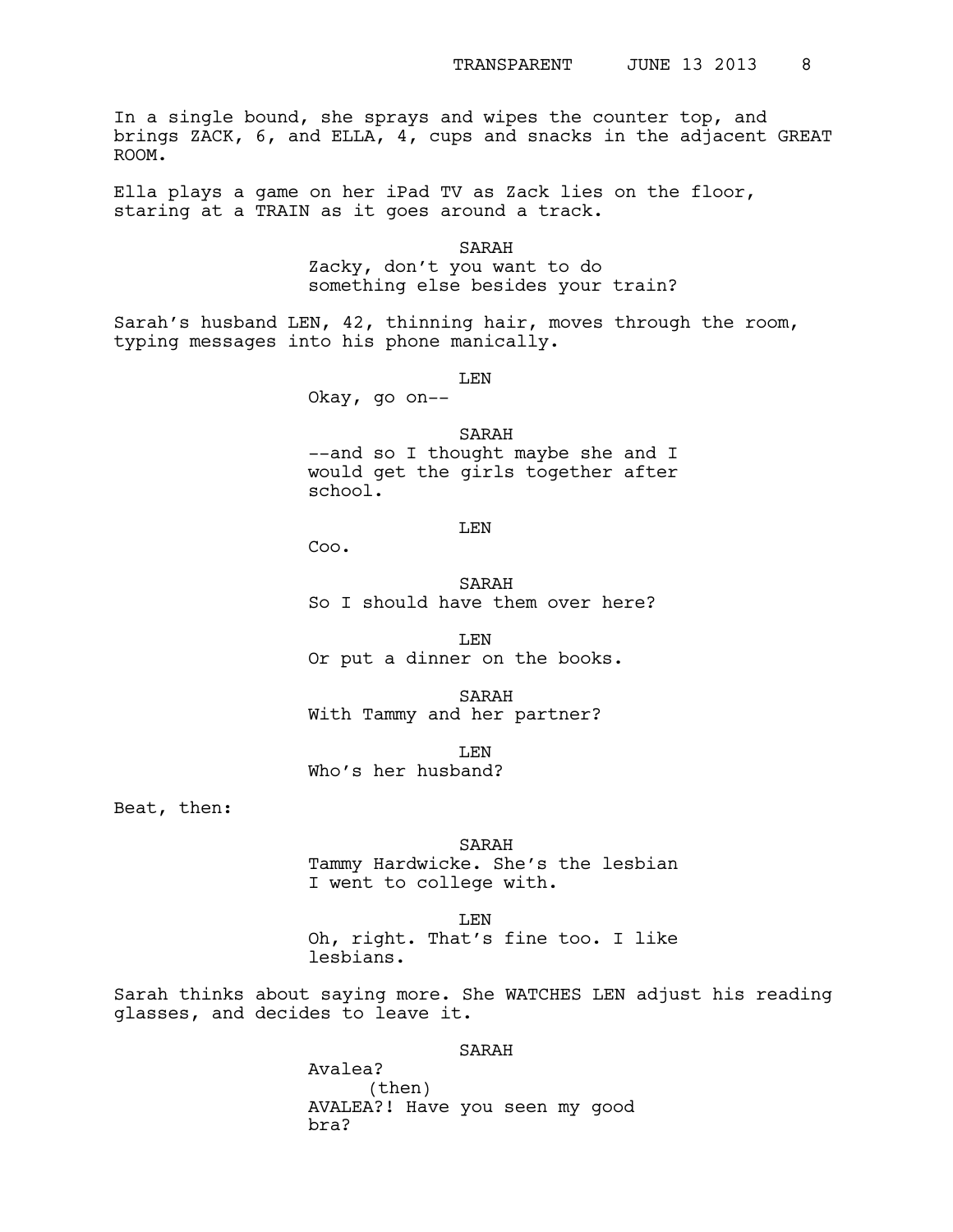#### **INT. JOSHUA'S BMW - DAY**

On the 10 West. Joshua drives a FANCY BMW. He yaks on speakerphone, on a business call.

Ali sits shotgun, picking at her nails.

JOSHUA

--she just plays the fucking violin, she doesn't have any say about the mix. You know what, no, Howie, I will not share that with them right now because I don't want the whole band to despise me. (then) My sister is calling, gonna run. Bah.

Joshua presses a button, switching calls.

JOSHUA (CONT'D) We're at Vermont.

INTERCUT WITH:

### **INT. SARAH'S MINIVAN - DAY**

Sarah's also on the 10, speaking on speakerphone.

SARAH

I'm at Bundy, but I might be a bit late. He asked me to pick up barbecue for all of us.

ALI

Shotgun Willy's?

JOSHUA Jimmyfuck McToodle's.

SARAH

Saucy Netherton's.

Atop each other's voices, in unison, they throw as many nonsense names on the pile as humanly possible:

ALI/JOSH/SARAH

Hungry Fingerbang's/Wingtip McCrosbys/Horndog O'Hannigans/Blue Balls Beartrappers/Coco-berry Ragtime/Skipdangity Snackbaggers--

SARAH

Okay friends, let's just collect ourselves. It's Shotgun Willy's.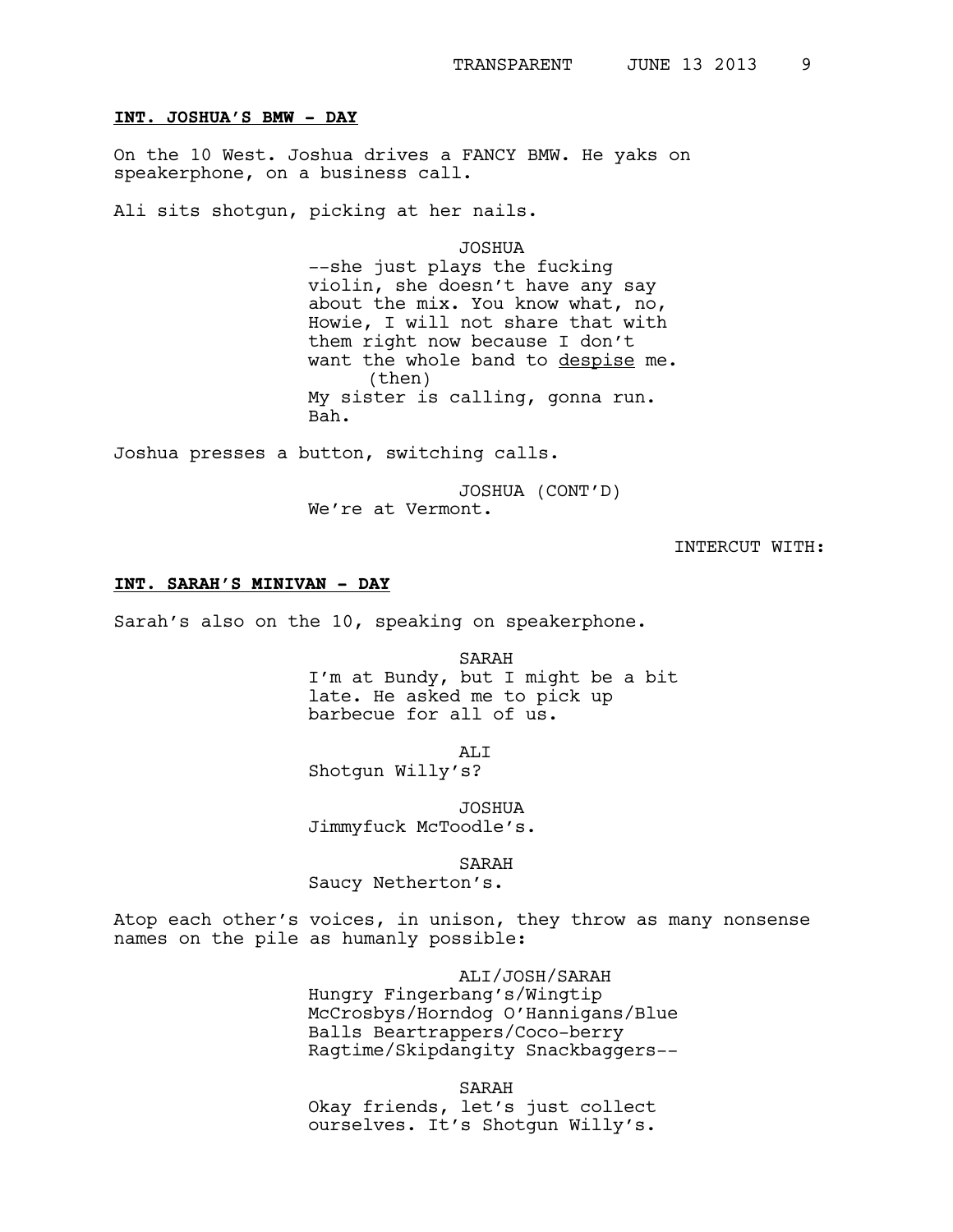AT.T

Please don't get any cornbread. I'm gluten-free guys.

#### JOSHUA

Oh, yeah, this one has come down with that LA-induced gluten intolerance. Apparently caused my smog. Get the cornbread, Sarah. I NEED it. Ali, we just won't let you eat it.

ALI

That is mean, guys.

JOSHUA I'll tie your hands together if you can't control yourself.

SARAH So who thinks Dad has cancer?

ALI

Josh said that too! Do ya think?

JOSHUA

Oh, and get cole slaw. Unless it's the kind with peanuts, then tell them to go fuck themselves.

# **INT. SHOTGUN WILLY'S RESTAURANT - A LITTLE LATER**

Sarah looks around at the families having dinner. The lonely older singles at the bar. The sports game on MASSIVE TV.

The BARTENDER's smile is way-too-jovial as he pours cocktails in the glow of the year-round, colored Christmas lights.

A HOSTESS brings out GIANT BAGS of to-go-food.

SARAH

Thanks.

Sarah signs the bill, gives it back. The hostess looks at the SIZE OF THE TIP-- it's HUGE.

#### HOSTESS

Whoa, thanks!

On Sarah, ashamed of something-- she NEEDS to give away her money, make grand gestures-- yet wishes she could be ANONYMOUS.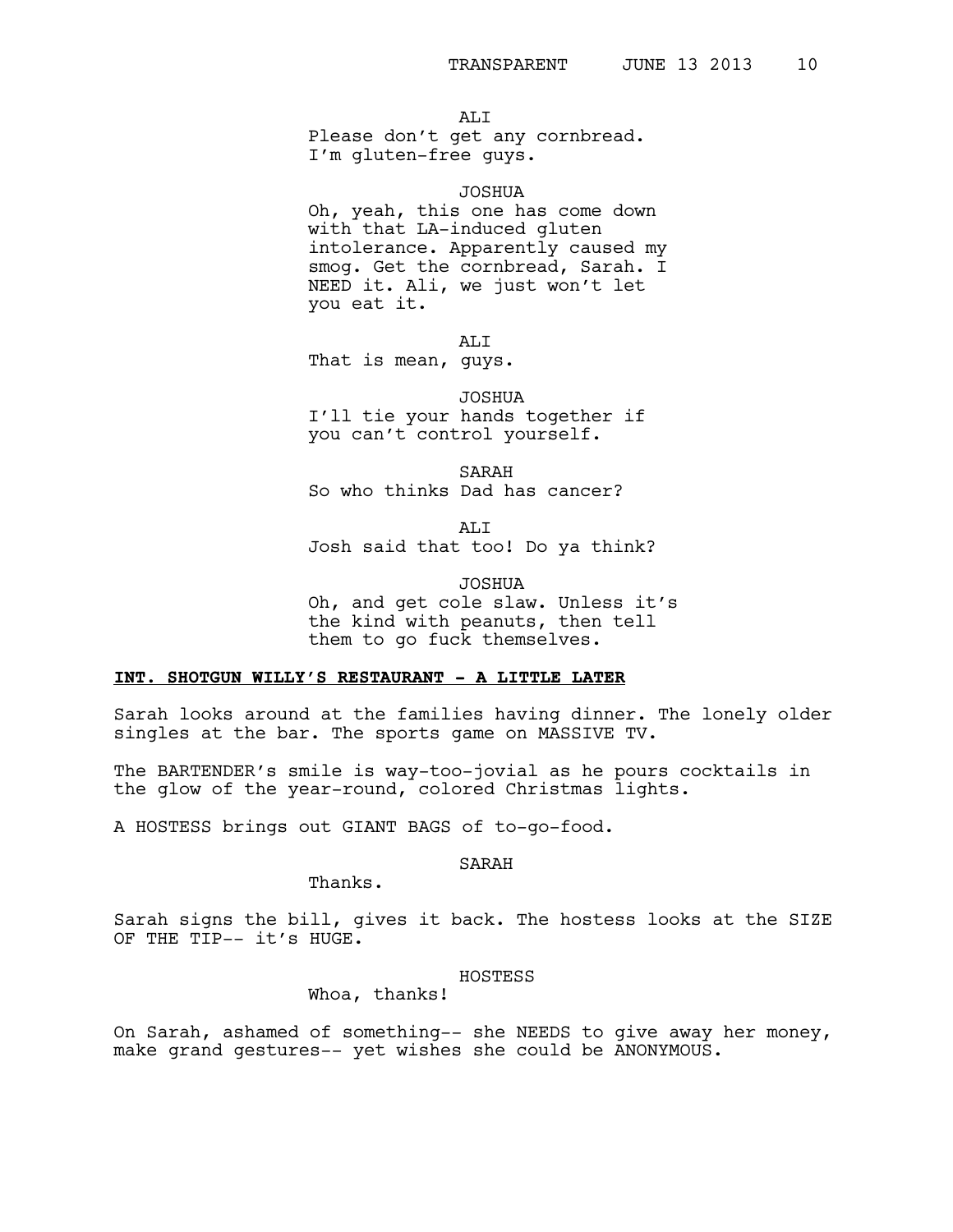#### **EXT. MORT'S HOUSE - NIGHT**

Post-modern Palisades fabulousness. It's architectural porn, Dwell magazine wish fulfillment, walls of glass, towering Eucalyptus trees. Spotlit driveway.

### **INT. MORT'S HOUSE - KITCHEN**

MORT, 70, is a LARGE, IMPOSING man, shoulders hunched from YEARS of some kind of a WEIGHT. As Sarah unloads too much food from the restaurant bags, he kisses Sarah's face. She FLINCHES.

> **MORT** My good girl. Good good good girl. You always know just how much to get.

SARAH Put it on my headstone.

In the ADJACENT LIVING ROOM,

Joshua and Ali sit on the floor looking through old records.

JOSHUA

YES! Here it is.

He pulls out the The Broadway Cast Recording of Jesus Christ Superstar.

> JOSHUA (CONT'D) Look, you scratched this guy when you made it a Barbie skating rink.

Ali sits with her knees inverted, LIKE A CHILD. She flips through the Broadway Cast Album of HAIR, and the Herb Albert and the Tijuana Brass album with a naked woman covered in whipped cream.

Finally, Ali finds JIM CROCE'S OPERATOR.

ALI

This one. (singing) *Operator could you help me place this call?* 

JOSHUA

(singing) *--see the number on the matchbook is old and faded*

JOSH/ALI

(singing) *--she's living in L.A. with my best old ex-friend Ray*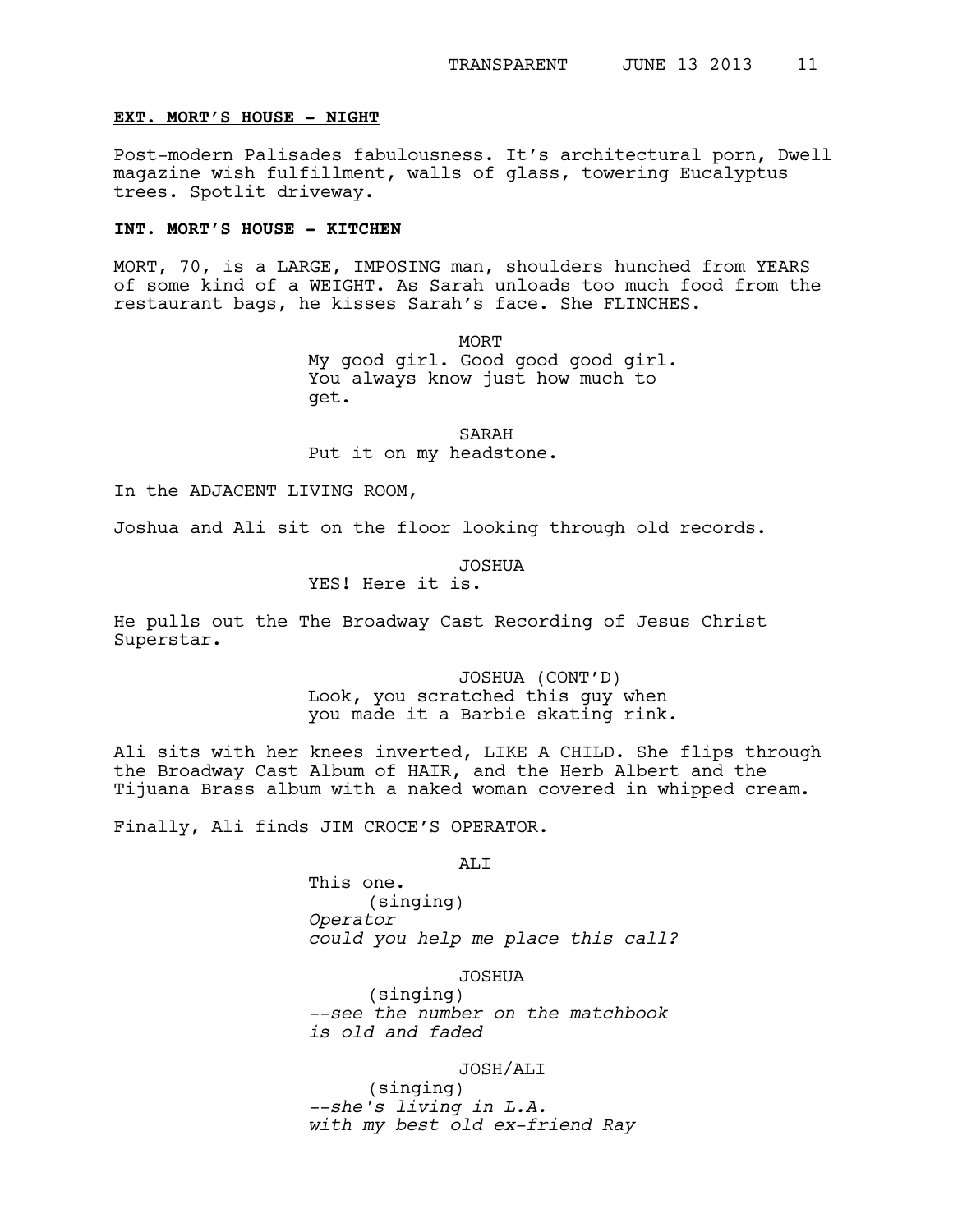*a guy she said she knew well and sometimes hated--* JOSH/ALI (CONT'D)

Mort WALKS IN and stares at them.

**MORT** 

Hey. I love you guys.

Joshua and Ali look at each other: is he okay?

SARAH (O.S.) Come and get din-din, guys!

MORT

Sarah went ahead and put dinner out on the counter. People can just take.

JOSHUA

By people you mean us, right?

# **INT. MORT'S HOUSE - DINING ROOM - LATER**

Mort, Joshua, Sarah and Ali sit around a big round wooden table, eating barbecue.

Throughout the following, Sarah watches everyone gnawing. The SIGHT grows more horrific, chewing on bones, food on faces, black specks on teeth.

ALI

--and I see her in the elevator, says nothing, down on Wilshire buying cigarettes, never a word, and then this morning, she's like- her name is Wallis-- she's like, staring across the courtyard at me: "I see you".

# JOSHUA

Creepy.

# ALI

She's one of those casualty people. Ex heiress princess something. Most beautiful girl in whatever town she came from. Every homecoming queen and prom king from every town in America has been coming to LA for the past fifty years. And breeding. Making an entire generation of turbobeautiful young people.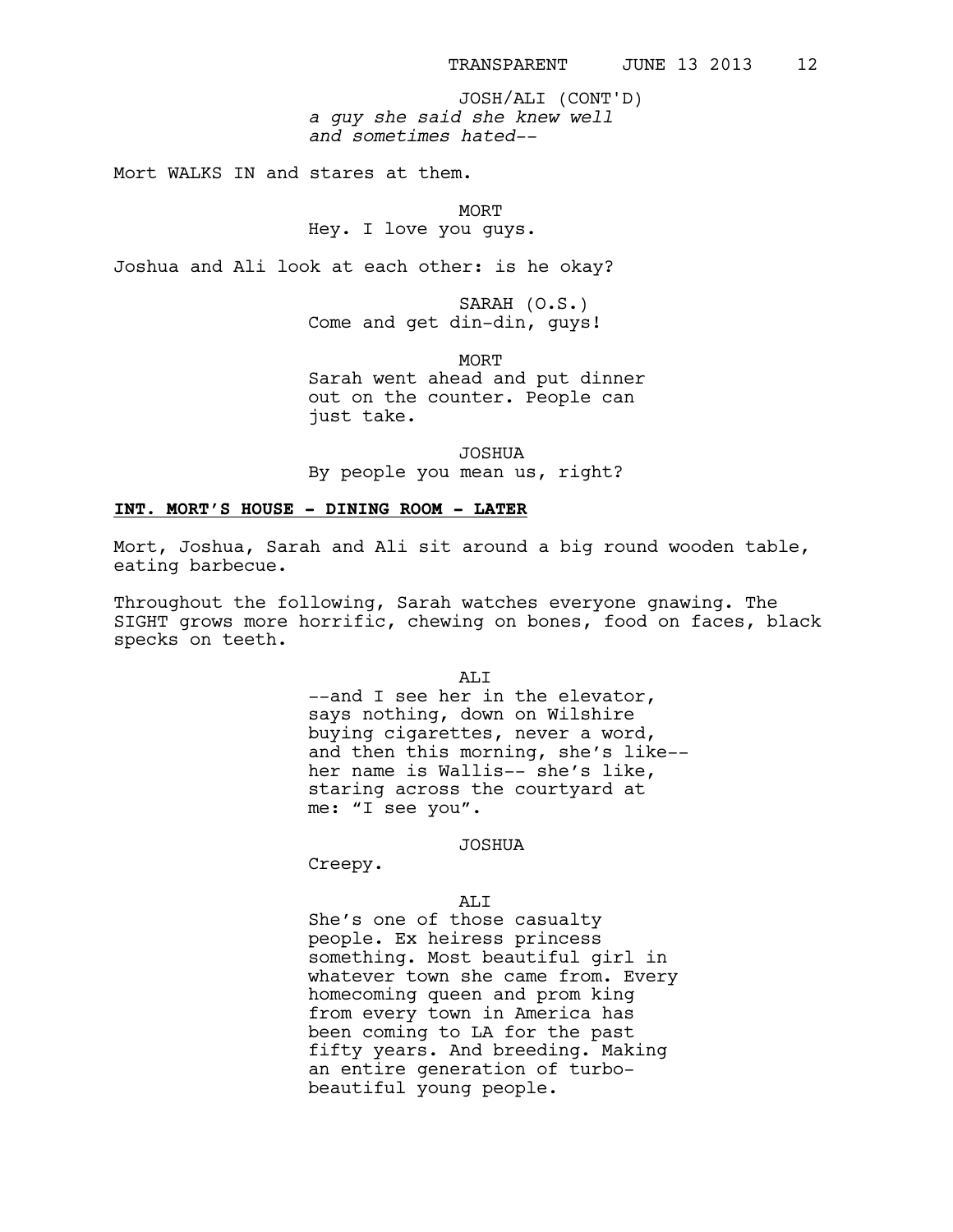JOSHUA Many of whom like to have sexual intercourse with me.

Sarah can NO LONGER STAND THE SIGHT of her family's barbecue-y faces.

> SARAH YOU GUYS ARE DISGUSTING.

ALI What's wrong with you?

SARAH You have food all over your face.

On Joshua, covered in sauce.

### JOSHUA

I do?

ALI

You do.

# JOSHUA

(to Ali) So do you, you've got something on you, right there.

Joshua gets sauce off of Ali's ear and licks his finger.

ALI How did I get sauce on my ear?

JOSHUA It's also on your elbow. See, we all do. You do too.

# SARAH

I do not.

# JOSHUA

Oh, Sarah's so perfect because she knows how to eat barbecue without getting sauce on her face. Yay Sarah. Okay, Dad, let the cat out, what would compel you to ask us to drive out here on a school night. In rush hour traffic.

Mort takes a DEEP BREATH. All three kids exchange nervous, perplexed looks. Finally: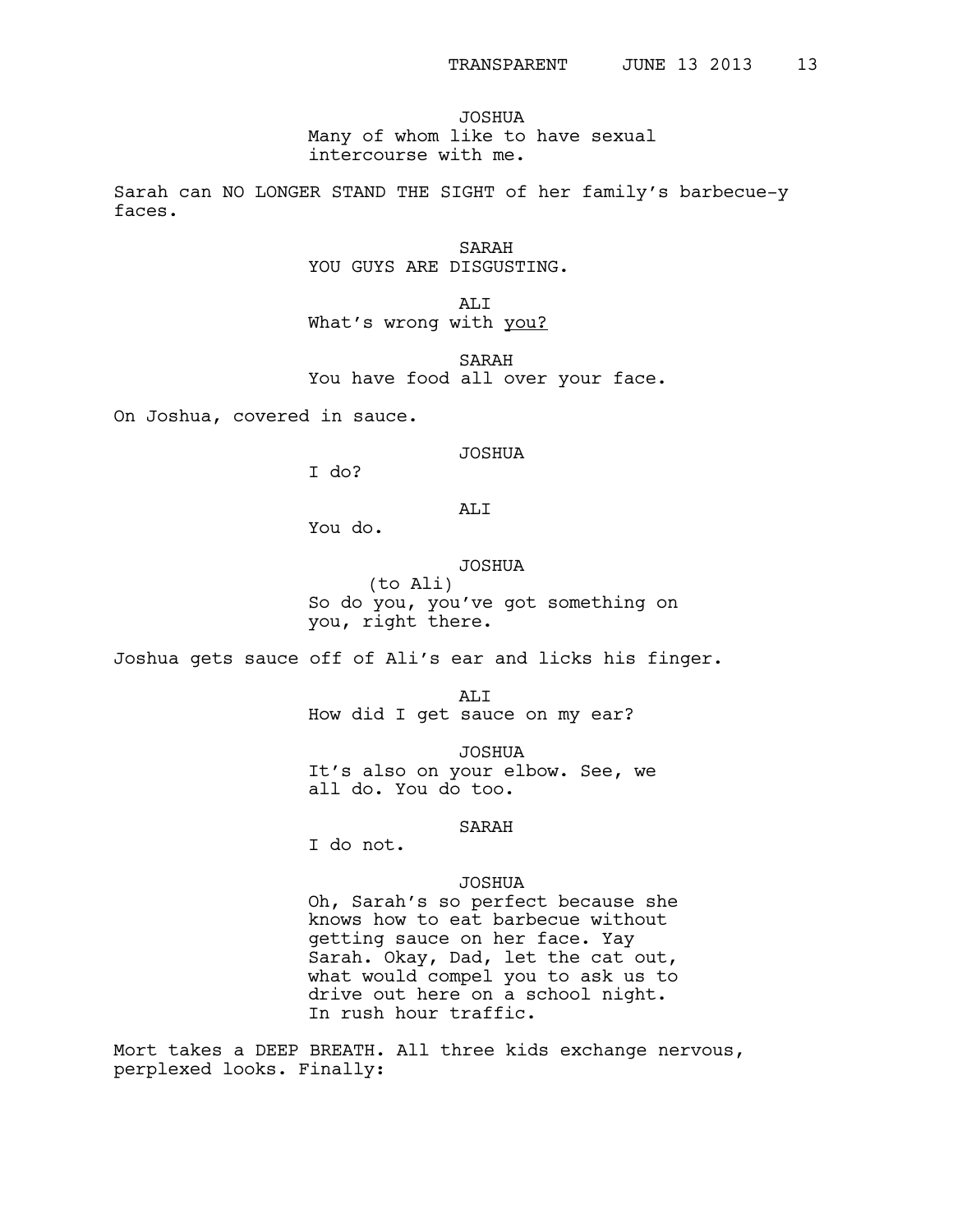MORT I want to move out of the house. I think I'm gonna sell.

ALI Oh my god, Dad, I thought you were dying. We thought you were dying. Jesus.

#### MORT

*Dying?*

JOSHUA Why do you want to move?

MORT

I'm not a Palisades person anymore. Not a house person--

JOSHUA West side? Santa Monica?

MORT

--or West Hollywood. A condo, an apartment, something I don't have to maintain--

#### SARAH

Okay, well, please let me talk to Len about it before you do anything. He's been talking about moving us west for years now.

JOSHUA

Wait wait wait -- if we put a few hundred thousand into it we could flip this bitch and make a shit load.

#### ALI

How come you guys just get to decide what happens with the house? Why can't I have the house?

#### JOSHUA

Because you don't have any money.

ALI

That's why I need a house, dumb ass. Dad, you have some sauce right here.

#### MORT

Where?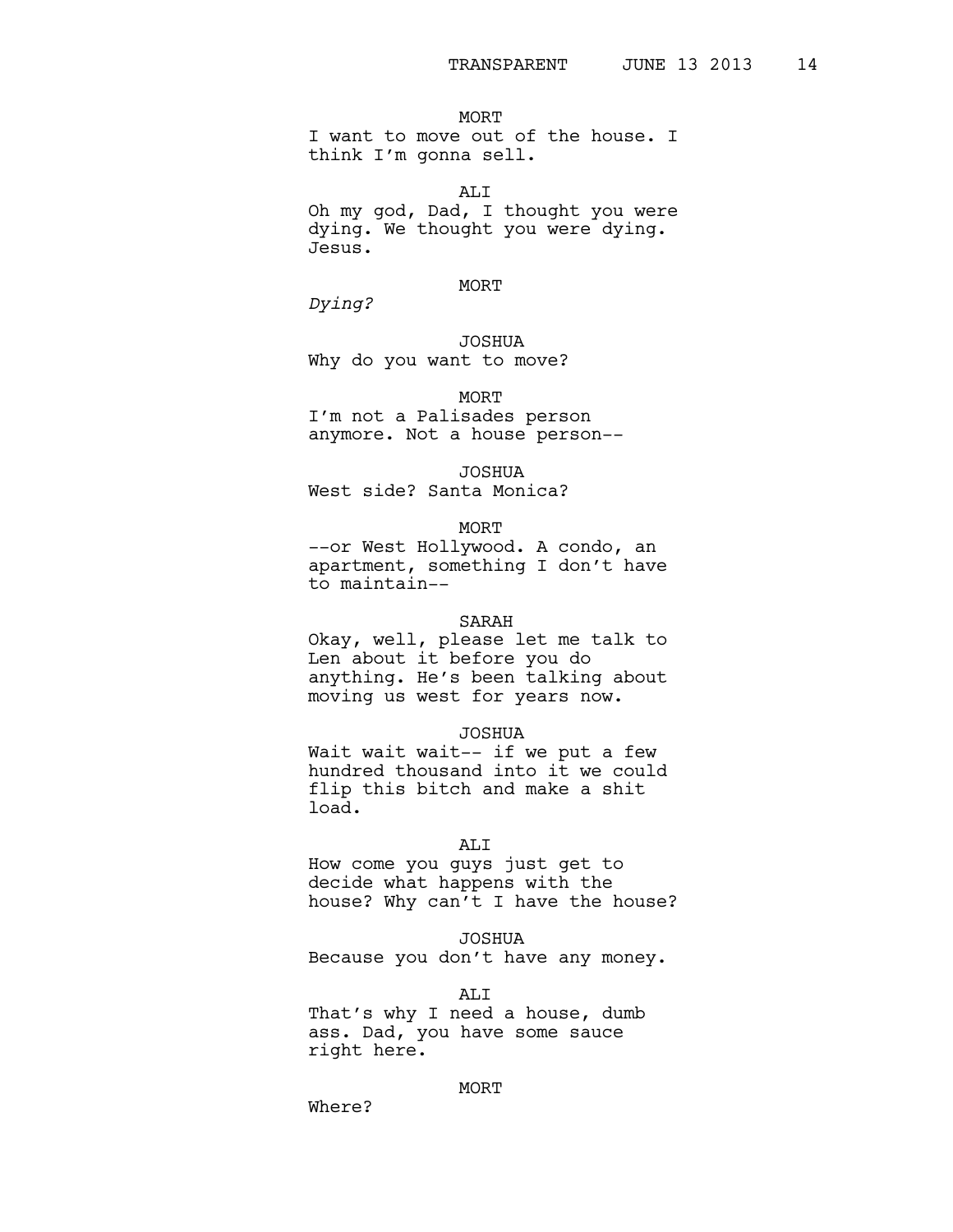Ali motions for Mort to get sauce off the side of his nose.

SARAH

It's on your nose, Dad.

JOSHUA

You too, Sarah, you have some in your vagina.

SARAH

God, shut up.

JOSHUA You do. Sarah has barbecue sauce in her vagina.

Ali LAUGHS. Sarah SCOWLS.

**MORT** All right now, that's enough.

### **INT. MORT'S OFFICE**

Close on Mort's hand as he COUNTS OUT SOME CASH, rolls it up and puts it in his pocket.

#### **EXT. MORT'S HOUSE - EVENING**

Joshua and Mort are in the driveway, surveying their two cars-- Joshua's BMW, Mort's Mercedes.

> MORT Grand Wagoneer, huh?

JOSHUA Like, one of the vintage ones, with the wood on the side--

### **MORT**

No, yeah, I remember what they are. Okay, so you're going to pass on the Porsche?

#### JOSHUA

See, the thing about women is, they say they want you to get the vintage Grand Wagoneer instead of the Porsche-- but they really want you to have the Porsche. Drive too fast, spend too much. Tell 'em where it's at.

A beat, then: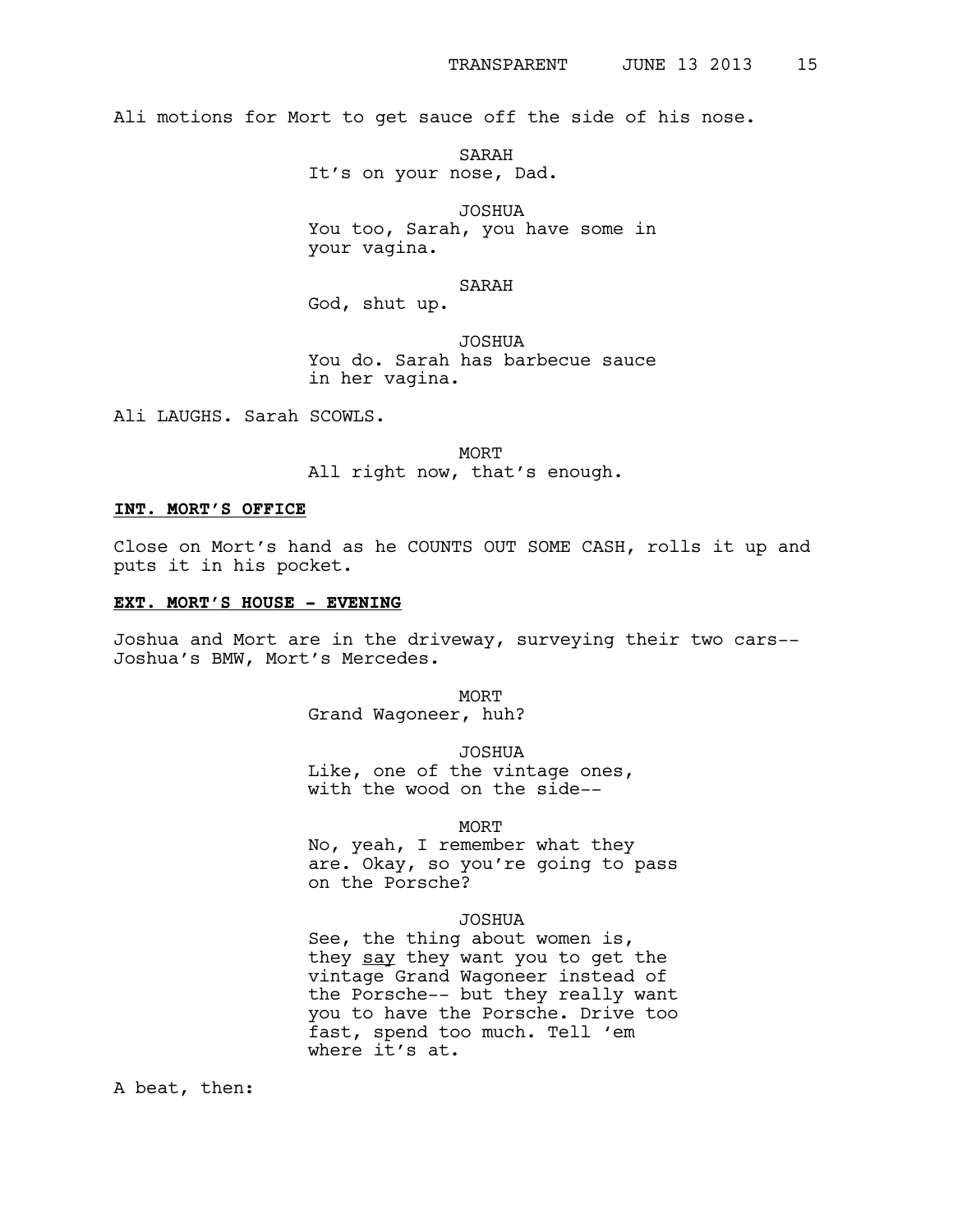MORT Some women, I guess.

On Josh, looking at Mort-- huh?

MORT (CONT'D) You shouldn't categorize-- 'all women this, all women that'.

JOSHUA Hey, learned that from you.

MORT I don't know everything.

JOSHUA You're freaking me out, Dad. You're talking me out of a Porsche.

Sarah and Ali EMERGE FROM THE HOUSE into the driveway.

SARAH --and I know that Len would want it as is and have us bring in our own designer.

#### JOSHUA

Guys, if we don't at least chat with my guy and get a bead on what we could pull if we flip it, we're serious jerkbags. This thing could be worth a ton. Land alone.

As Joshua and Sarah are distracted, hands on hips, looking the bones of the house up and down, we barely notice

MORT SECRETLY HANDING the ROLL OF CASH to ALI.

Ali gives her dad a surreptitious hug, then mouths:

ALI

*Thank you*.

MORT All right guys. Thanks for taking the news so well.

Mort heads back inside with a wave.

# **EXT. MORT'S HOUSE - DRIVEWAY - CONTINUOUS**

The three kids are alone in the driveway.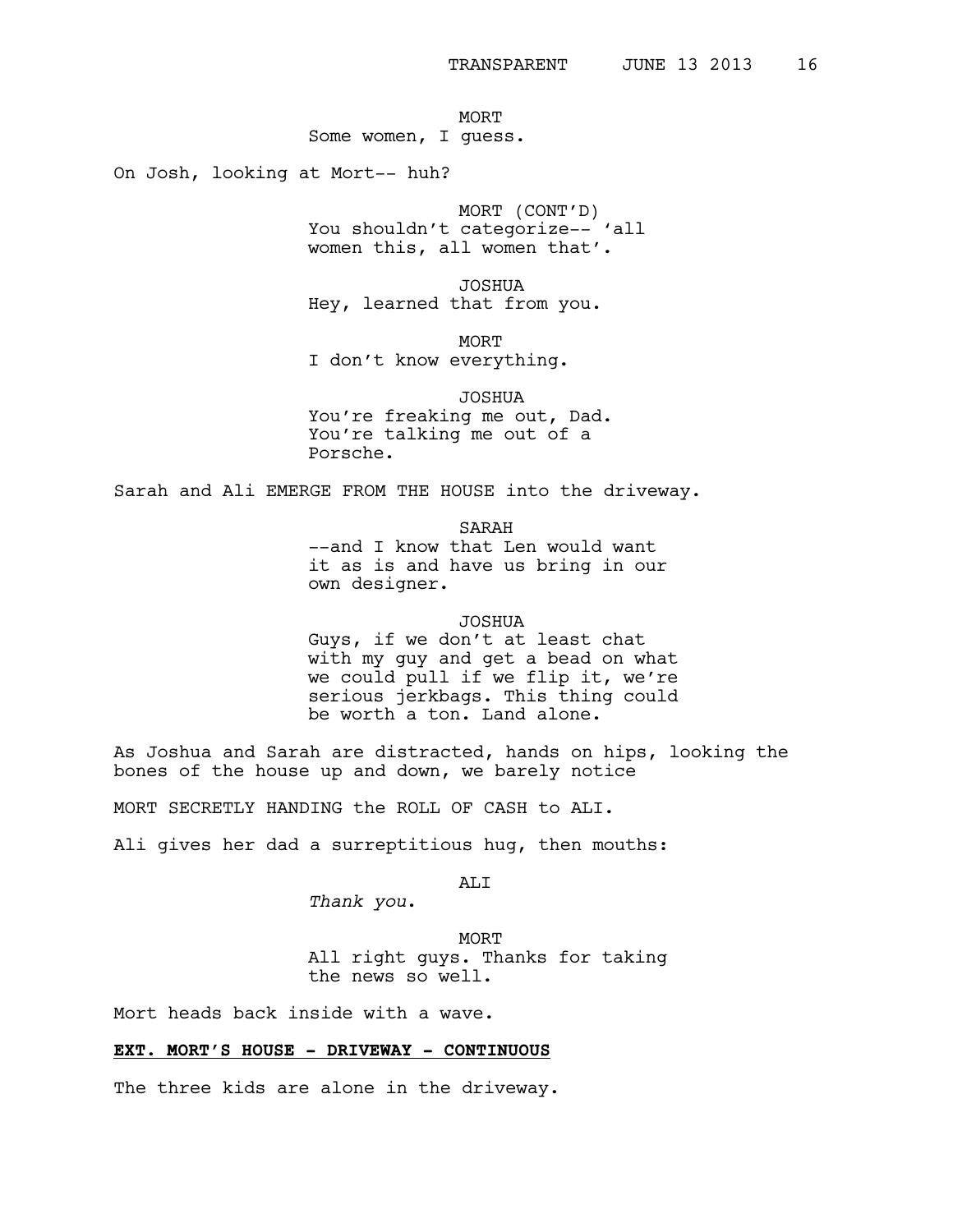JOSHUA Did Dad seem weird to you guys?

### SARAH

Weird how?

JOSHUA Like happy weird?

ALI Probably found a new forty-year old divorcee to bang.

SARAH

Don't say bang.

# ALI

Oh, stop it with your refusing to acknowledge that pops is a pussy hound.

# JOSHUA

Ew.

# SARAH

Marcy hound. Weren't all three of his last few girlfriends named Marcy?

# ALI

I think they were.

Joshua types something into his phone, then:

JOSHUA

And coincidentally, I have to check out a band called Marcyhound at the Troubadour.

# SARAH

*Really*?

JOSHUA Ya *think*, Sarah? (then) Can you drive Ali back?

### SARAH

Yup.

As they head to their cars, we move to: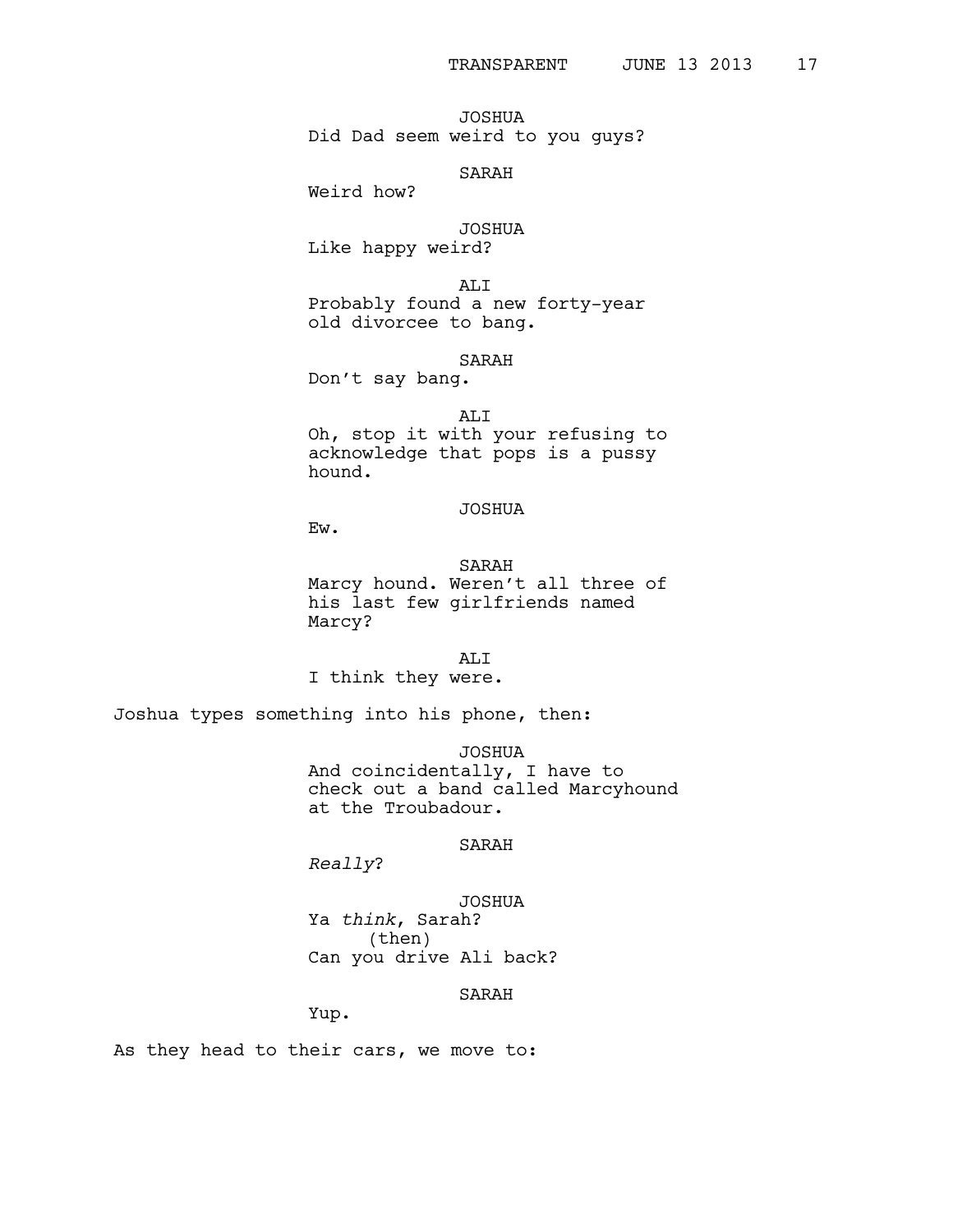#### **INT. MORT'S HOUSE - MOMENTS LATER**

Mort takes a DEEP BREATH. Something's up. And it's not just the house.

He picks up his phone, dials.

**MORT** (into phone) Hi. (then) No. I couldn't do it. (then) Yeah, just made it about selling the house. (then) Sarah said she wants it. She has a family. This is a good neighborhood for families. I might just give it to her.

A few more beats, then:

MORT (CONT'D) No, thank you, Francie. Thank you. There is no way I could get through this without you.

### **EXT. MALIBU - NIGHT**

The ocean at night.

### **EXT. BEACH ROAD**

Joshua parks his car in front of a small, CRAPPY Malibu shoebox four-plex. Looks around. Makes sure no one sees him.

# **INT. SARAH'S MINIVAN**

Sarah heads into Hollywood to drop Ali off.

ALI And Len really doesn't care?

SARAH I'm sure he just assumes that everyone experiments in college.

ALI Oh, I get it. That's how you *sold* it.

SARAH I didn't have to sell it. That's the truth.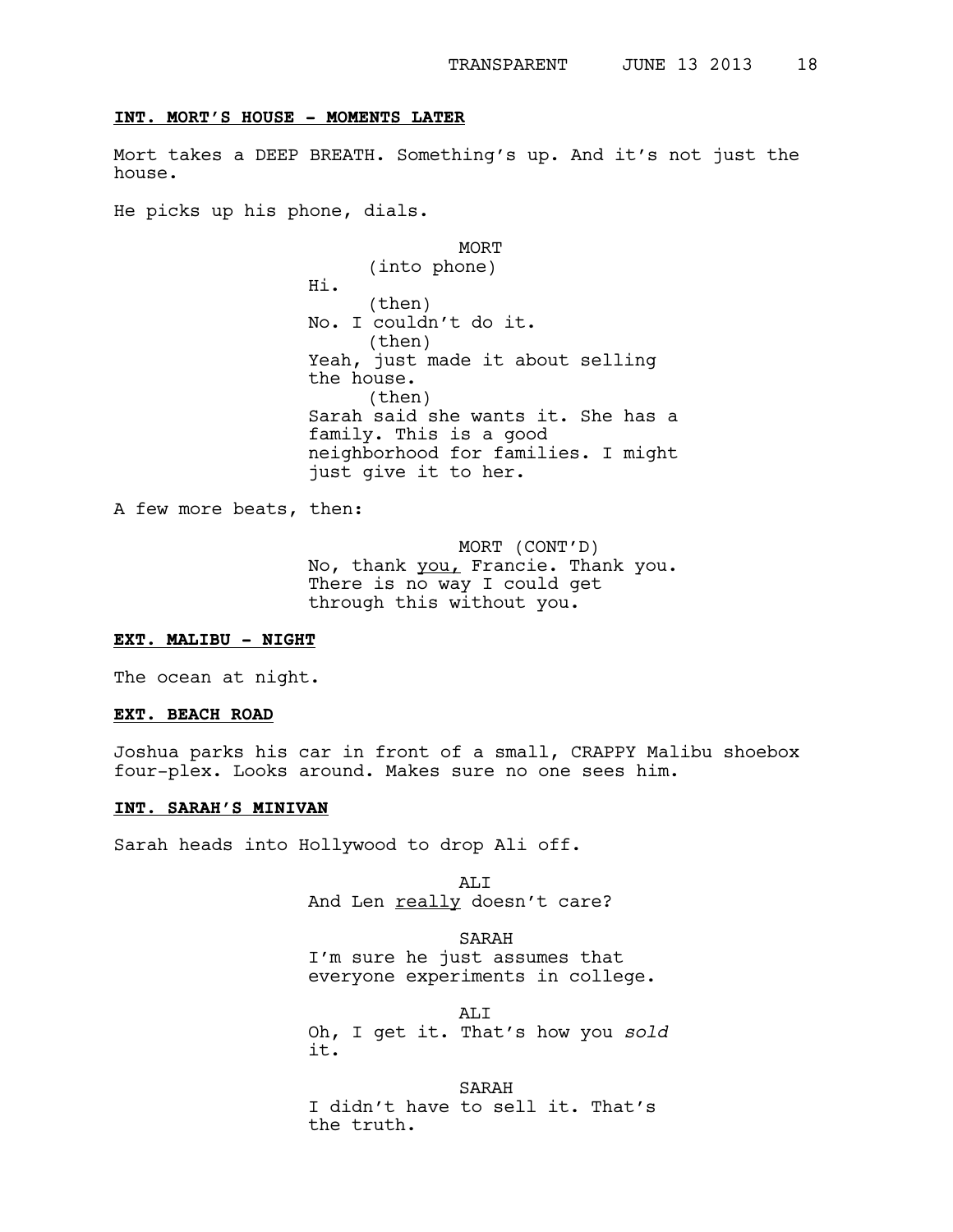# ALI

Um, actually, no, LUGs are sorority girls who make out at parties for the benefit of boys who are watching. You and Tammy lived together, and like, ran the co-op together. Almost adopted a those two Latino gangbanger kids together.

#### SARAH

Oh, Jesus, we were never going to adopt Latino gangbanger kids together, we were in college.

ALI

Tammy was in grad school and already working at that social worker place. I distinctly remember you calling me and saying 'Tammy and I are going to adopt a two brothers named Paul and Tino'. I distinctly remember it.

SARAH Maybe we were going to *foster*. (then) They weren't *gangbangers.*

Sarah pulls her car up in front of The Talmadge.

SARAH (CONT'D) You good with money? You have enough?

# ALI

Pretty much.

SARAH

That place ever call?

#### ALI

They never hire people they don't know. I'm sure I was just lost in a pile of resumes. It would be easier for me to get into Swiss banking.

#### SARAH

Your settlement money's gotta be running out.

# ALI

I'm fine.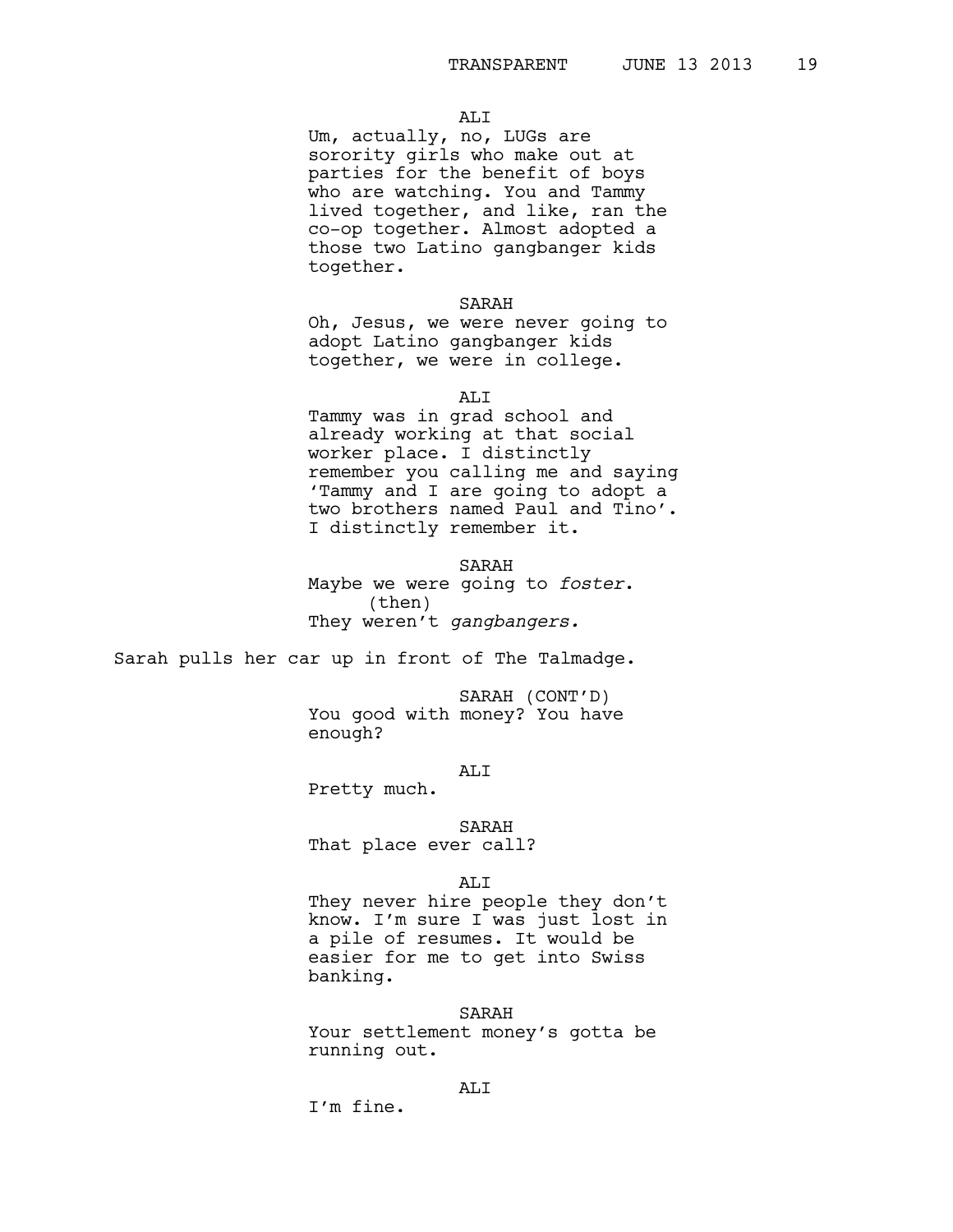# SARAH Let me just give you a little.

ALI

Only if it's easy.

SARAH

# Of course it's easy.

Ali GOES THROUGH HER WALLET and hands Ali all of her remaining cash.

ALI

I love you.

### SARAH

Love you too.

Sarah watches as Ali gets out and heads into her building.

# **INT. MALIBU FOURPLEX - APARTMENT - NIGHT**

The place has threadbare carpets. A couch with a faded, thin Hawaiian throw on it.

Joshua OPENS THE FRIDGE, grabs a beer. He CALLS OUT to someone unseen.

#### JOSHUA

You know I'm here, right?

# **INT. APARTMENT - A LITTLE LATER**

We can HEAR the ocean outside, through a crack in the sliding door.

Reveal Joshua, sitting on the couch, pants around his ankles--

--getting a BLOWJOB from an older, CURVY WOMAN.

# **EXT. LOS ANGELES - MORNING - TO ESTABLISH**

The sun rises through the smog. We find Ali's Koreatown faded beauty building.

# **INT. ALI'S APARTMENT - THE NEXT DAY**

Ali pours hot water from a tea kettle into a French Press. She LOOKS FOR WALLIS in the courtyard, but she's not there.

### **INT. SARAH'S LOS FELIZ MANSION - SARAH'S BATHROOM**

Sarah and Len do their morning routines. Casual, married, heterobed-death nudity.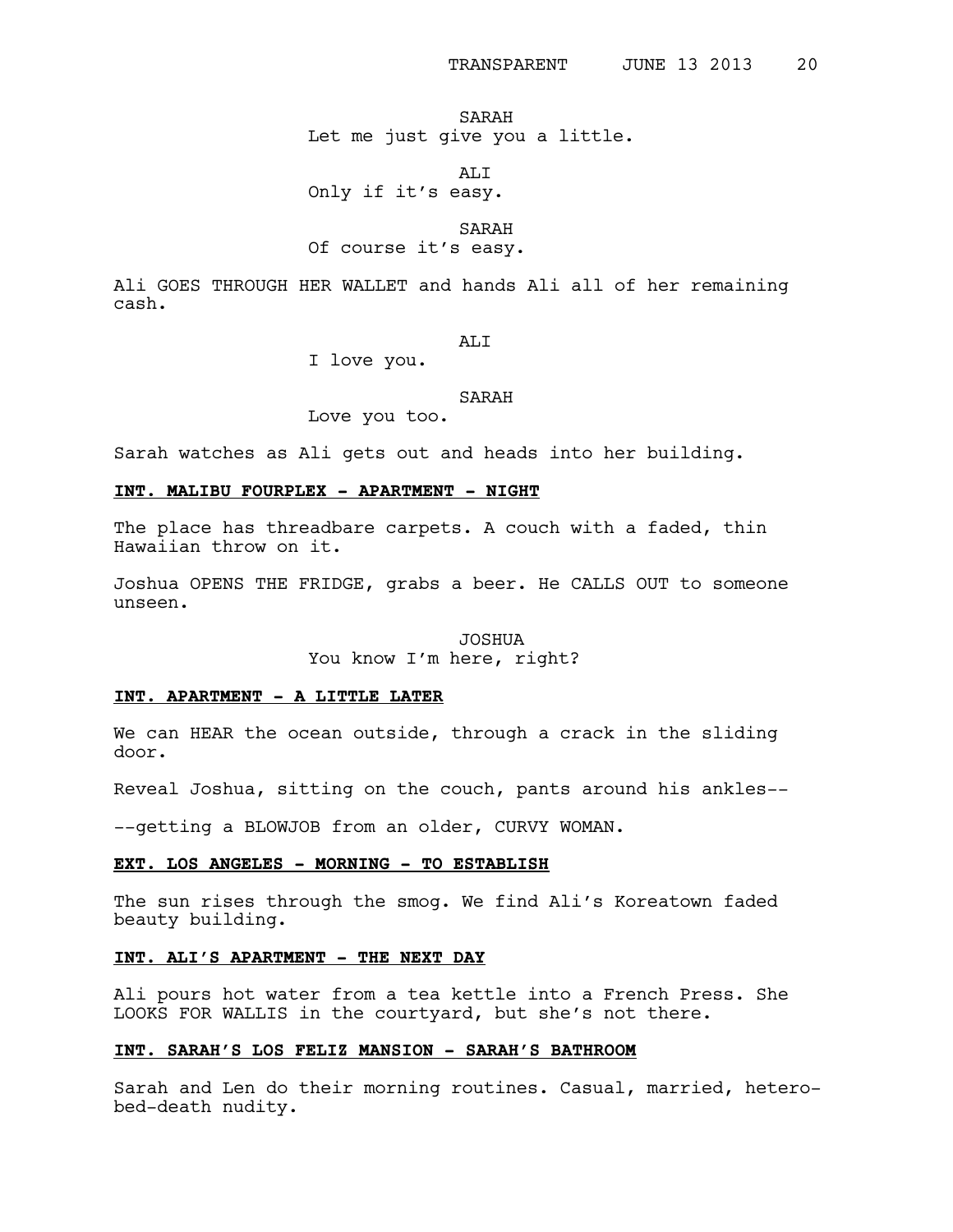LEN

Let me do my due diligence and talk to Howard and Barry. He should at least let us put in an offer.

#### SARAH

Yeah, that's what I was thinking you were going to think.

LEN

So, GOOD GOOD GOOD then! You finally ready to get out of this ghetto?

#### SARAH

Los Feliz isn't a ghetto.

LEN

Palisades has better schools for the kids.

SARAH Yeah. I guess that's a reason to live there.

But on Sarah's face, something's GONE DARK.

### **INT. JOSHUA'S HOUSE**

Joshua and Brannon have just woken up. Light streams in. Joshua stares at Brannon's perfect WASPy nose. He touches it.

> BRANNON What time did you come to bed last night?

> > JOSHUA

Midnight, angel.

BRANNON

I was awake at midnight and you weren't here yet.

#### JOSHUA

Twelve-fifteen.

#### BRANNON

I don't get why you even wanted me to sleep over if you were gonna be that late.

JOSHUA Shush, because I can't sleep without you next to me now.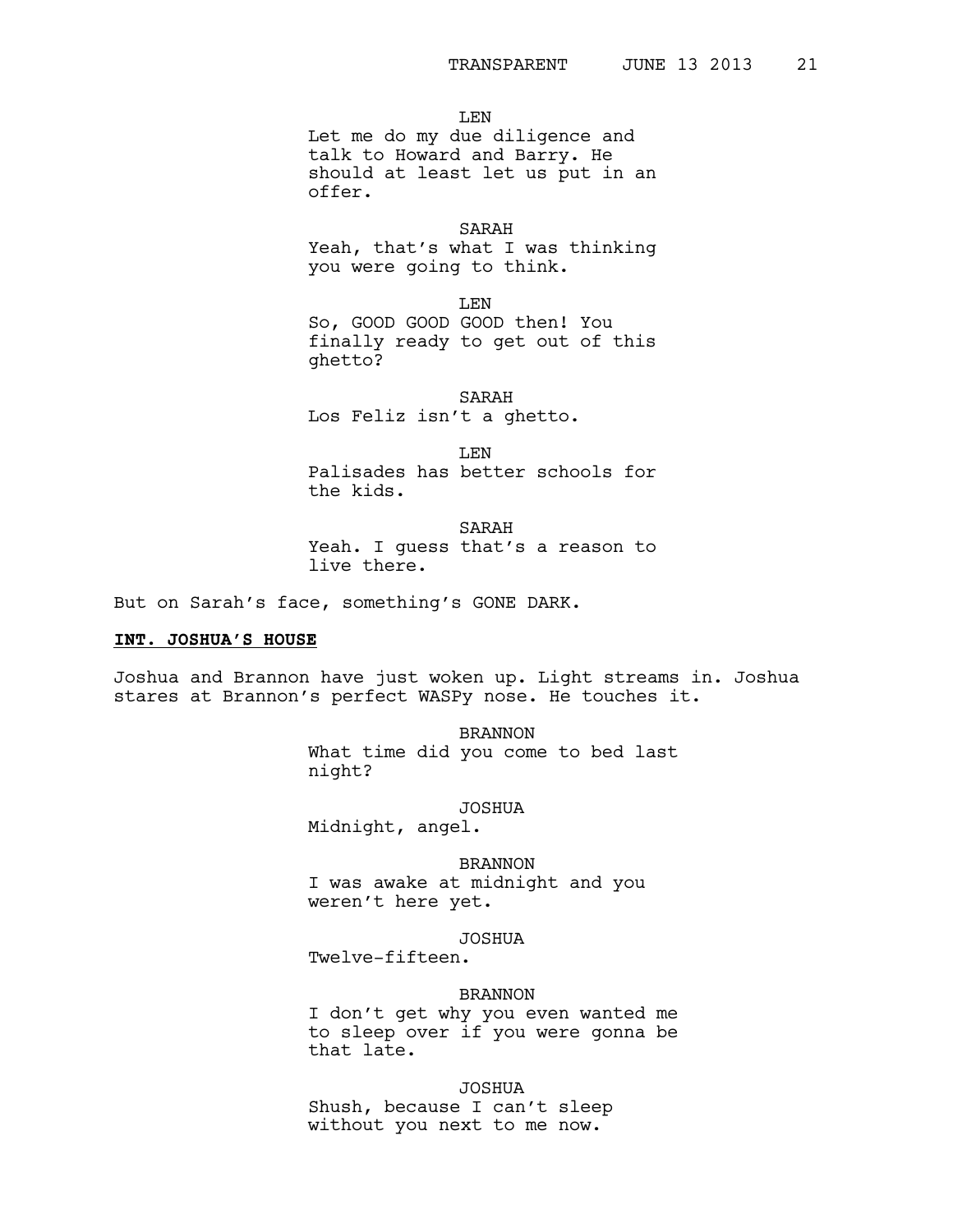BRANNON

Always Ambien.

JOSHUA I hate taking those. (then) My dad is selling my house.

BRANNON

Your house?

JOSHUA Just the house we grew up in.

BRANNON How old were you when your parents got divorced?

JOSHUA

Fifteen.

BRANNON Know the reason why?

JOSHUA Only what they told us. That they

weren't in love anymore.

# **EXT. FANCY APARTMENT BUILDING - A FEW DAYS LATER**

Snazzy Marina del Rey Condo highrise.

### **INT. SHELLY'S APARTMENT**

SHELLY, 65 and decked out in 1993 Jewish diva- red glasses, chunky jewelry, Asian-inspired soft dressing-- sits across the table from her husband, the elderly and robotic ED.

SHELLY

(rising anger) --and I says, I says: I didn't join this board to watch you turn it from people who care deeply about Palm Terrace into a bunch of newbies who never sat on a condo board before--

Shelly BLAZES FORTH without noticing whether Ed is listening. There's a knock at the door. Shelly gets up to open it.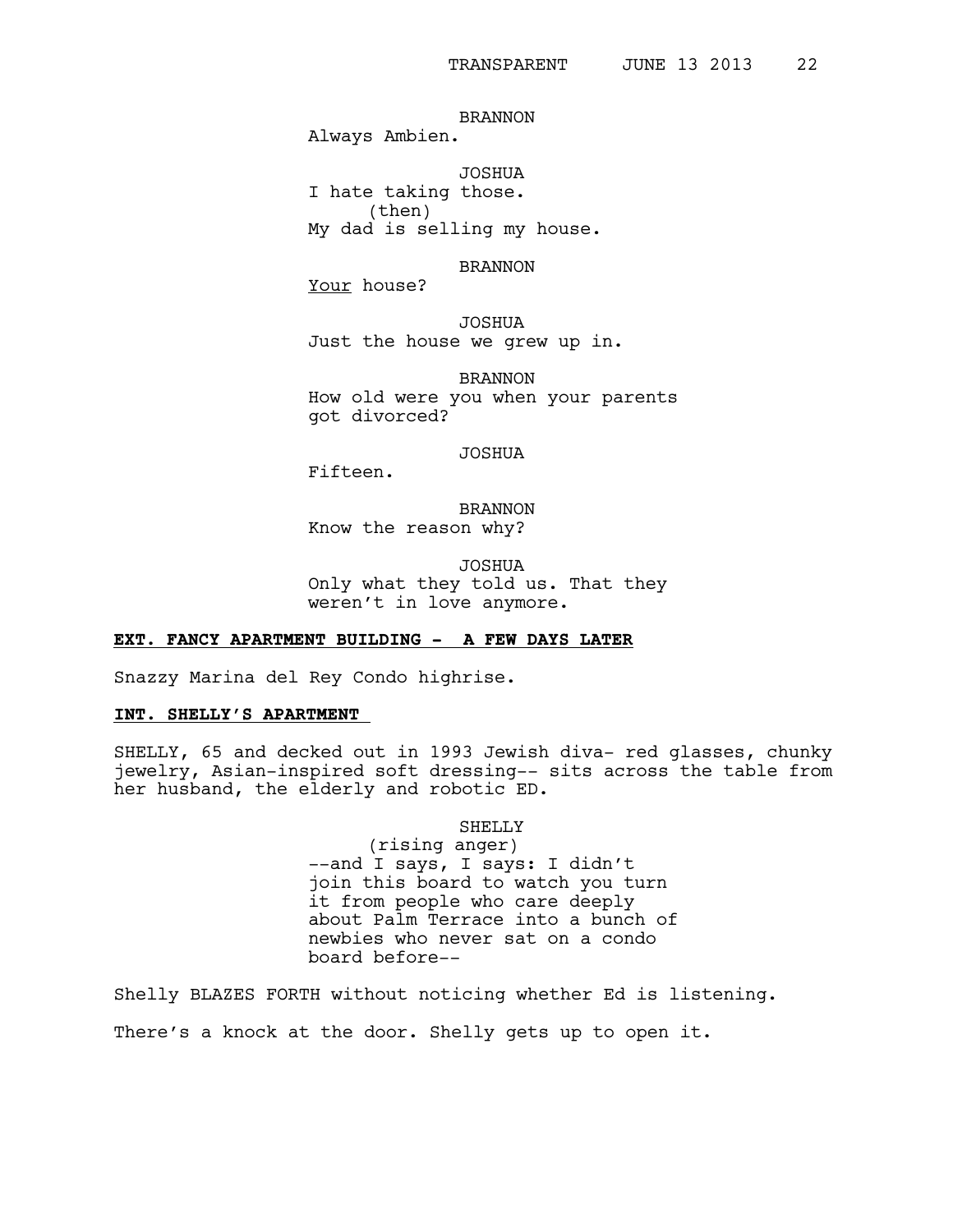SHELLY (CONT'D) --and never dealt with special assessments before and never dealt with approved bids. Never dealt with shit, frankly.

She lets Ali in.

ALI

Hi Mommy.

Shelly takes the shopping bags out of her hands.

SHELLY Yum, what did you bring me?

ALI Vietnamese. Bahn Mi, Goi Cuon--

SHELLY Did you get me my turmeric fish noodles--

ALI Your turmeric fish noodles--

# **INT. SHELLY'S APARTMENT - LIVING ROOM**

Ali sit across from Shelly and Ed on the couches. They all eat from plates in their laps.

> SHELLY --he's going to get a lot of money from it. Do you know that we bought that house in nineteenseventy-three for fifty-two thousand dollars? That's quite a profit.

ALI You don't get any of it?

SHELLY

He's done paying me out. He probably needs the cash. Dating younger women doesn't come cheap these days.

ALI Hey, you know what I was wondering?

SHELLY

No. I do not.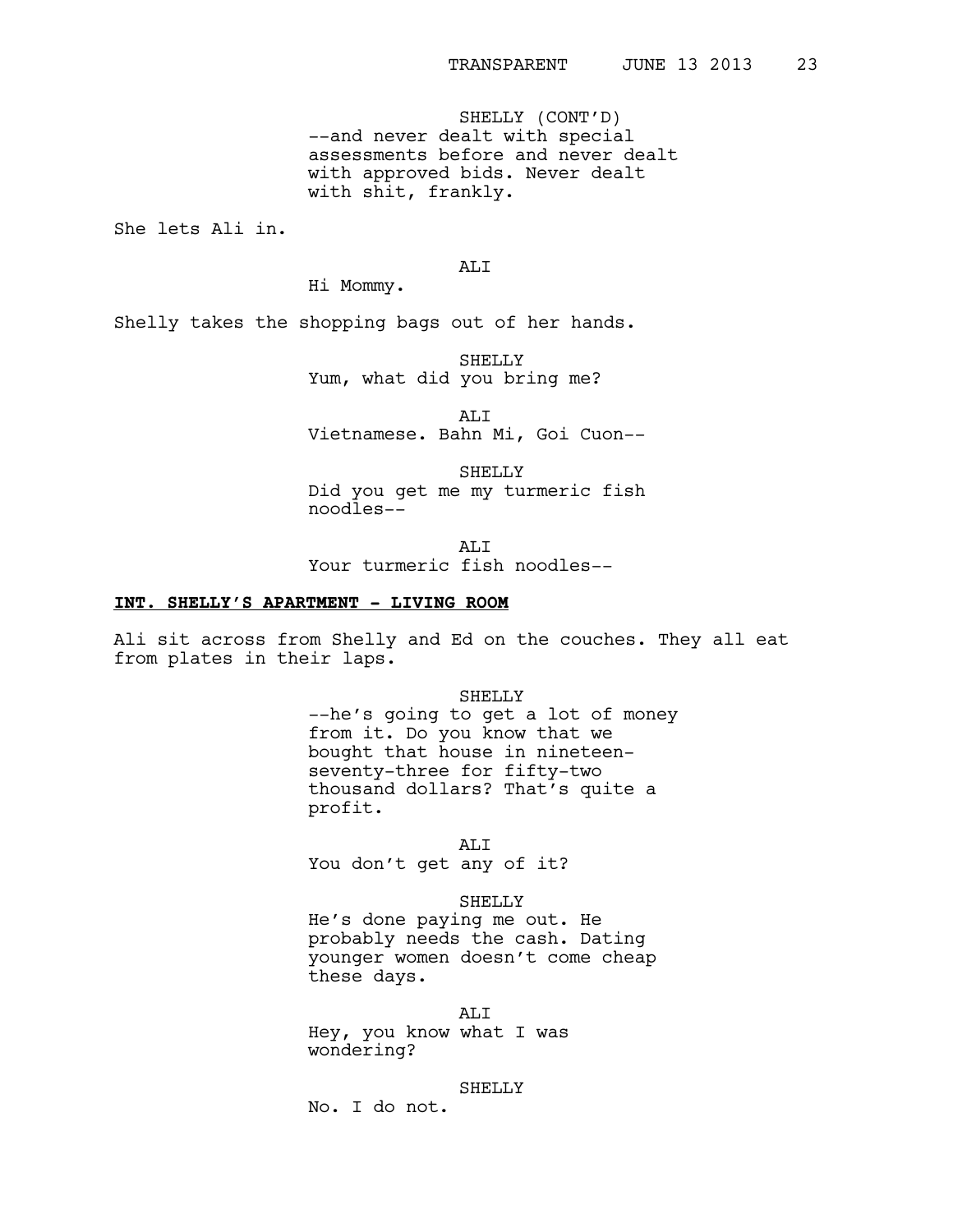ALI Why'd you let him keep all the records?

SHELLY You know I don't care for music.

Ali watches the way her mother and Ed eat.

ALI

Mom?

# SHELLY

Yeah?

#### ALI

How come you guys never taught us how to eat? You just picked up lettuce with your hands.

SHELLY

I taught you plenty. Heard from your brother? He never calls.

ALI

Yeah. In love again, some girl that's too young and too goyishe.

SHELLY

What else is new? How about your sister? She never calls.

AT.T

Her life is too busy. If you want to see her you should go help her with Ella and Zacky.

SHELLY

She hovers when I watch those kids. I can't stand it. Anyway, she knows where to find me.

A beat, then:

ALI

(whispering) Is Ed okay?

On Ed, expressionless.

#### SHELLY

He can hear you, go ahead and ask him. Everyone thinks that ever since he started losing words he also stopped being able to hear.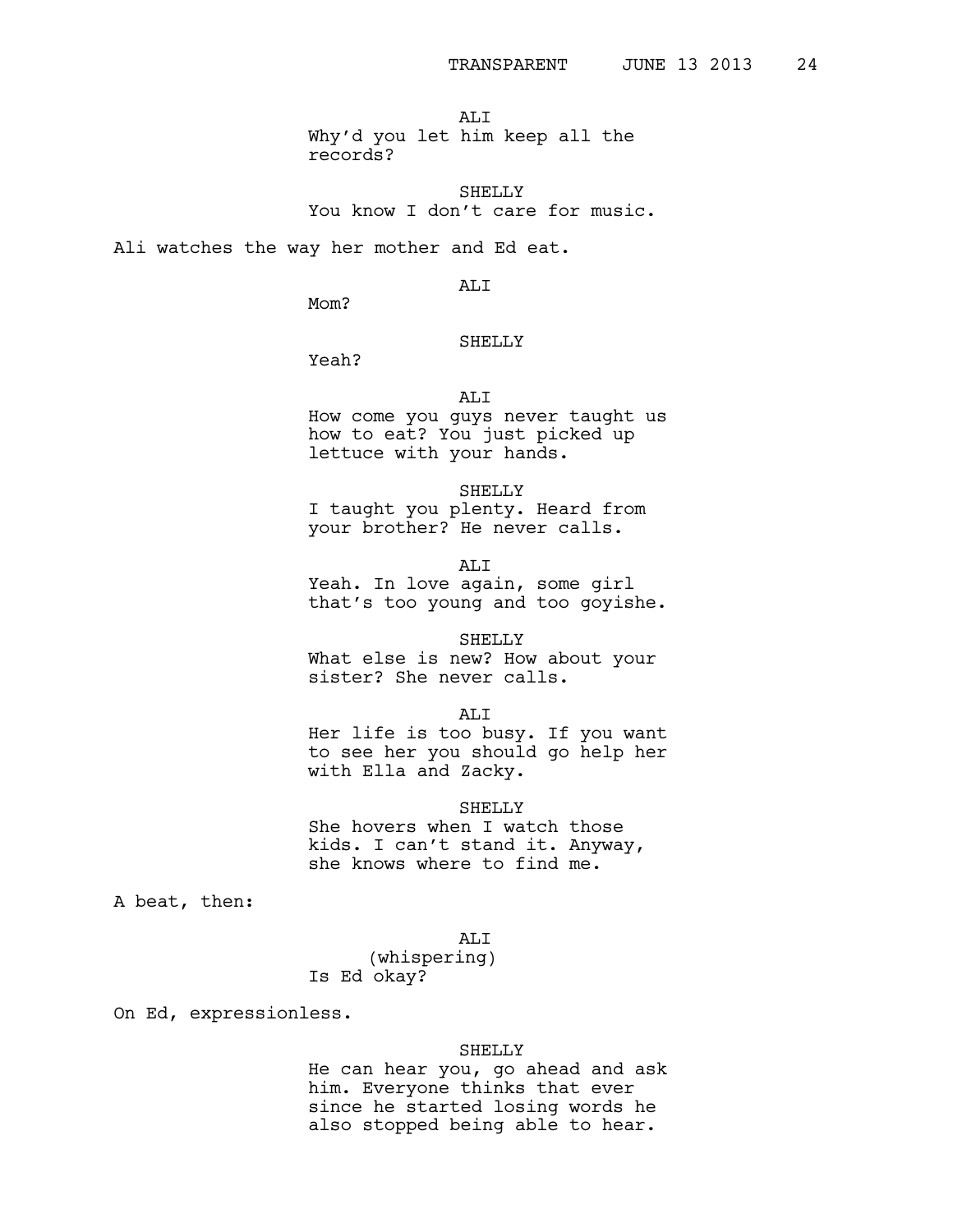But his hearing is still the same! HE CAN HEAR. SHELLY (CONT'D)

```
ALI
```
Hi, Ed.

Ed smiles.

ALI (CONT'D) You okay, Ed?

Ed gives TWO THUMBS UP.

# SHELLY

See?

### **INT. SHELLY'S BATHROOM - A LITTLE LATER**

Ali pees in the dark. The door opens.

ALI SOMEONE'S IN HERE!

SHELLY

It's just me.

ALI Mom, I like privacy.

SHELLY Oh, I've seen it all. Look at you, sitting in the dark.

Shelly FLIPS ON THE LIGHT.

ALI

I'M ON THE TOILET!

#### SHELLY

Ali, I can't take it anymore. I never get a break, I'm sick of it. Sick to death of this. He's in perfect physical health, but his brain is gone.

ALI

You have to get help, mom.

#### SHELLY

That's what everyone says, get help, get help. But you're not going to come over here and sit with him.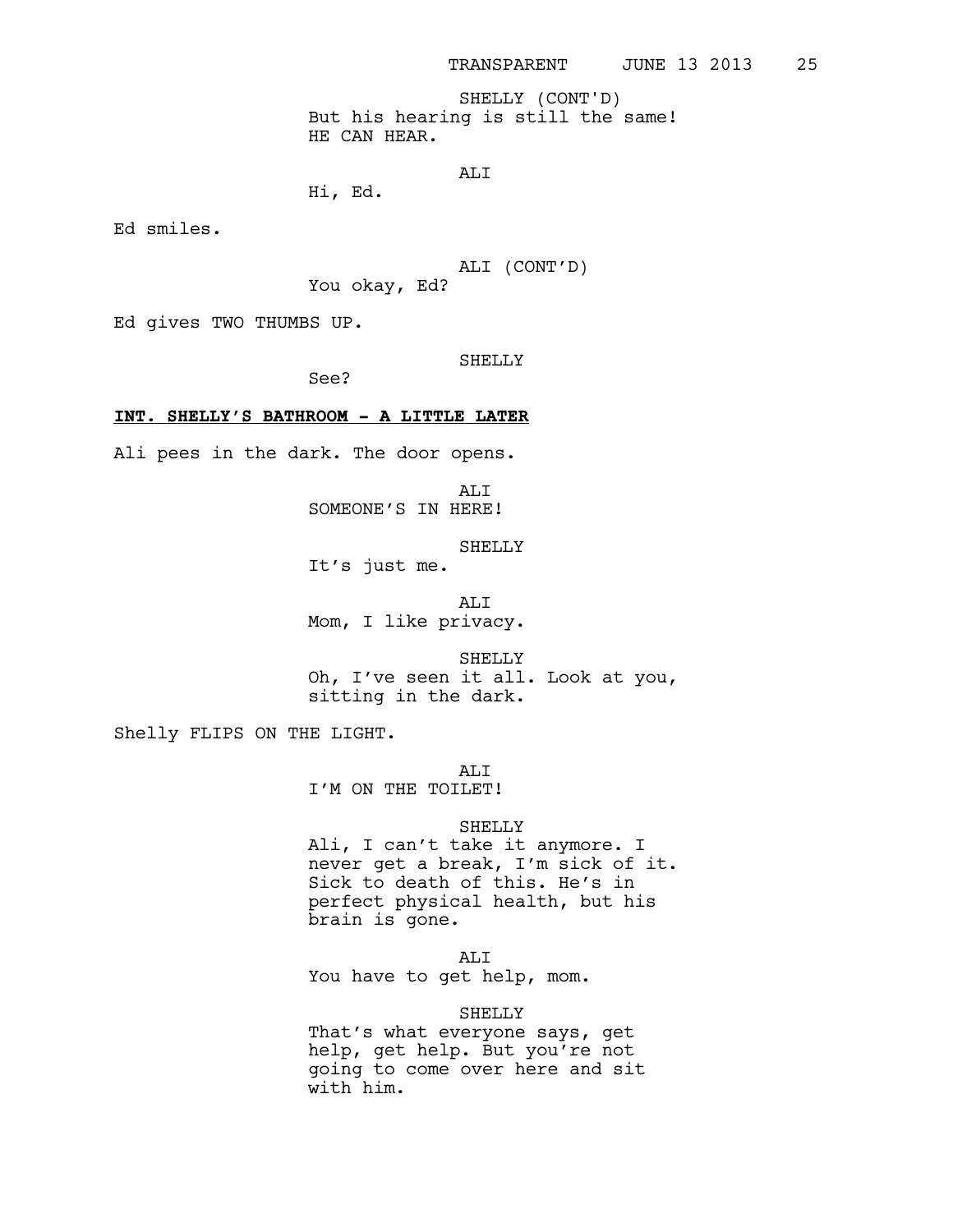ALI I'm trying to get my writing samples together. (then) Hire someone.

SHELLY I don't have any money.

ALI

Then move.

### SHELLY

I can't.

On Ali, THINKING.

# **INT. SHELLY'S KITCHEN - A LITTLE LATER**

Ali COUNTS OUT SOME CASH from her purse for Shelly--

SHELLY

I'll pay you back.

ALI You don't have to.

### SHELLY

I'm worried about you. I wouldn't be surprised if you're eating a lot of cheap junk food.

ALI

No, I'm not, mom I have plenty of money and I'm eating perfectly normal food.

SHELLY

You're just a little--

Shelly reaches out and GRABS a bit of flesh on Ali's tummy. Ali SNAPS the roll of cash back.

ALI

You DID NOT just do that-- Mom, I'm going to take this money back RIGHT NOW unless you apologize.

SHELLY

Okay, god, I'm sorry.

# **EXT. LOS ANGELES - TO ESTABLISH - THE NEXT MORNING**

The sun rises through the smog.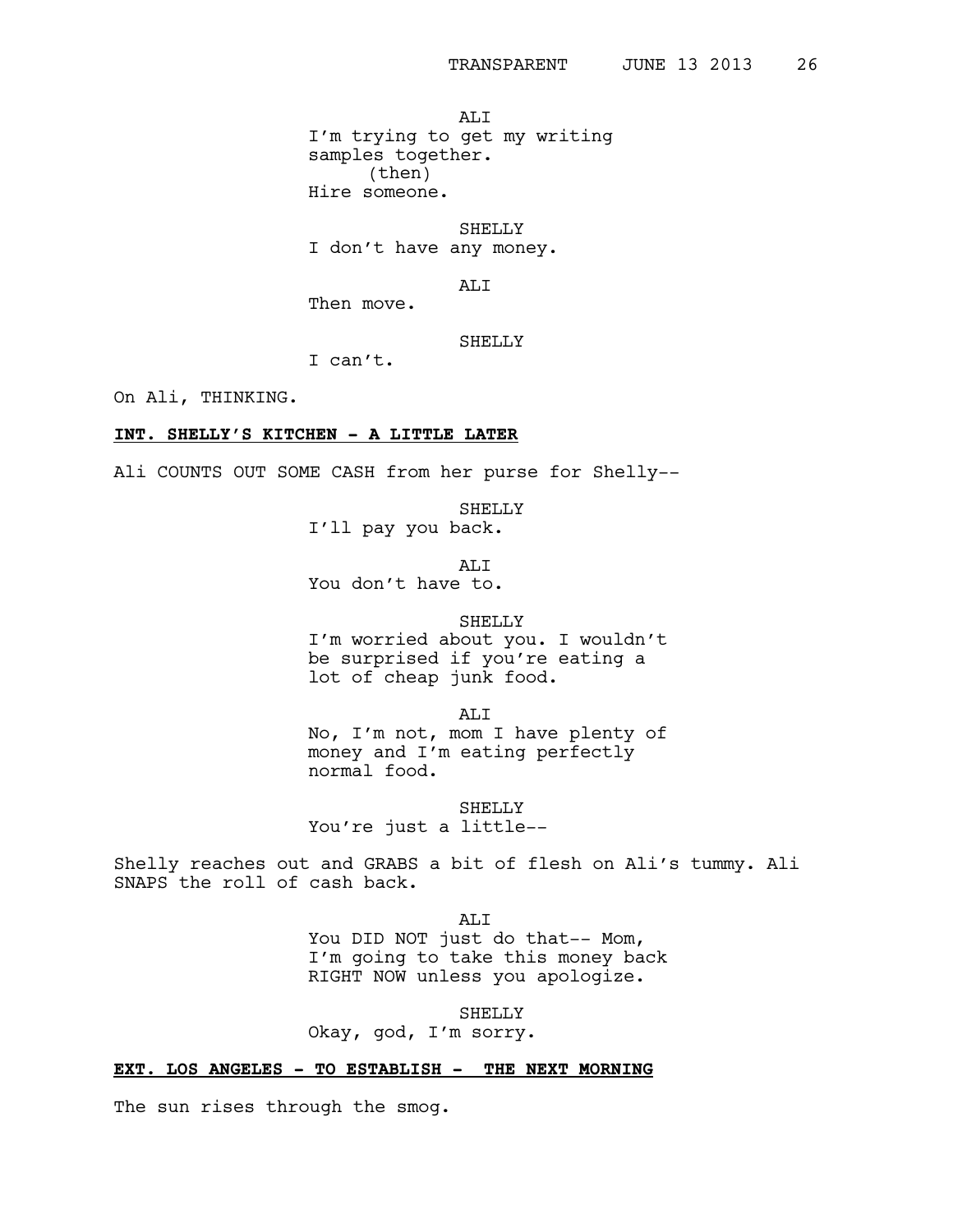#### **INT. ALI'S APARTMENT**

Sun rising outside. Ali stands in the light of her fridge, starved for something.

Finds nothing.

She spots Wallis across the courtyard in her apartment. She walks to the window, relieved-- her touchstone is back.

Wallis, NAKED, sings, LOUD AND PROUD, to no one:

WALLIS

*Operator could you help me place this call? I can't read the number that you just gave me*

#### **INT. OFFICE BUILDING - MEETING ROOM**

A group of FOLKS sit in a circle in a support group-- men, women, old, young. Hard to tell what they all have in common.

We're CLOSE on Mort's mouth, so we can't see his face:

**MORT** I have to tell one of them.

On the EMPATHETIC FACES of his support group friends:

MORT (V.O.) I'm thinking Sarah.

SUPPORT GROUP FRIEND Is she the one who used to be a lesbian?

MORT (V.O.) Yeah. She's married to a man now. (then) I think she might be the only one who really loves me.

We're BACK, CLOSE ON MORT'S MOUTH:

**MORT** 

For who I am.

# **EXT. JOSHUA'S BEDROOM - DAY**

Josh and Brannon are in bed. Josh fiddles with Brannon's hair.

BRANNON

What?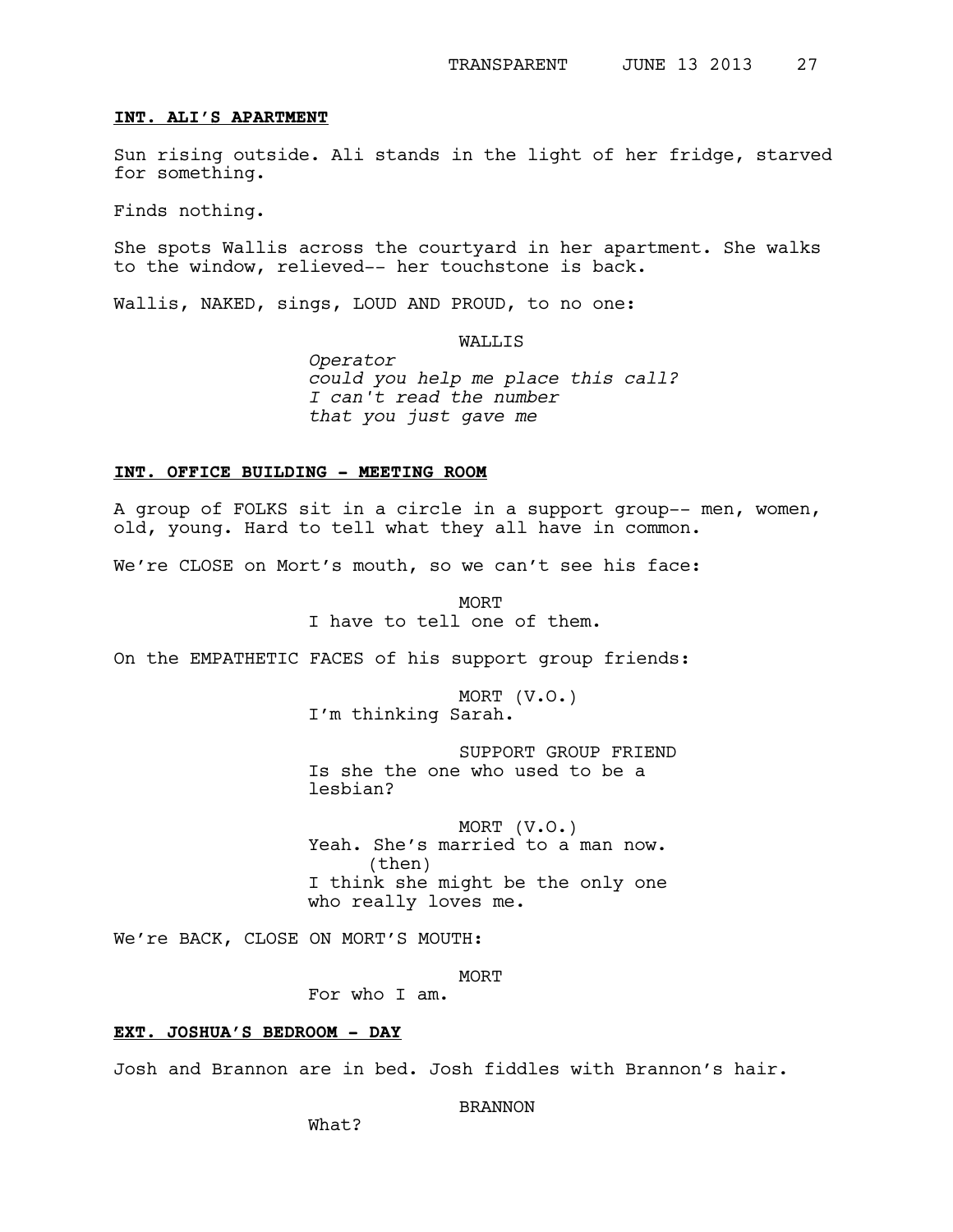JOSHUA

What.

BRANNON

What.

JOSHUA

What?

# **EXT. GRIFFITH PARK - DAY**

From a distance, Ali sees Derek. He's doing pull ups. She approaches.

ALI

Hi.

# DEREK

Hey.

ALI You're-- one of those guys, right? You work people out in the park?

DEREK

Yeah.

ALI Do you have time in your schedule for a new-- anyone?

DEREK What are you looking for?

ALI I hate my body. I want to change it.

DEREK What do you want to do to it?

ALI Well. I want those sculpted arms. And a tight little waist. And a big round ass. (then) I want to be rooted to the ground. I want to be a tree trunk, I want to not fall over. Just-- planted.

# **EXT. LOS FELIZ JCC PARKING LOT**

Sarah and Tammy talk as they head out of the building.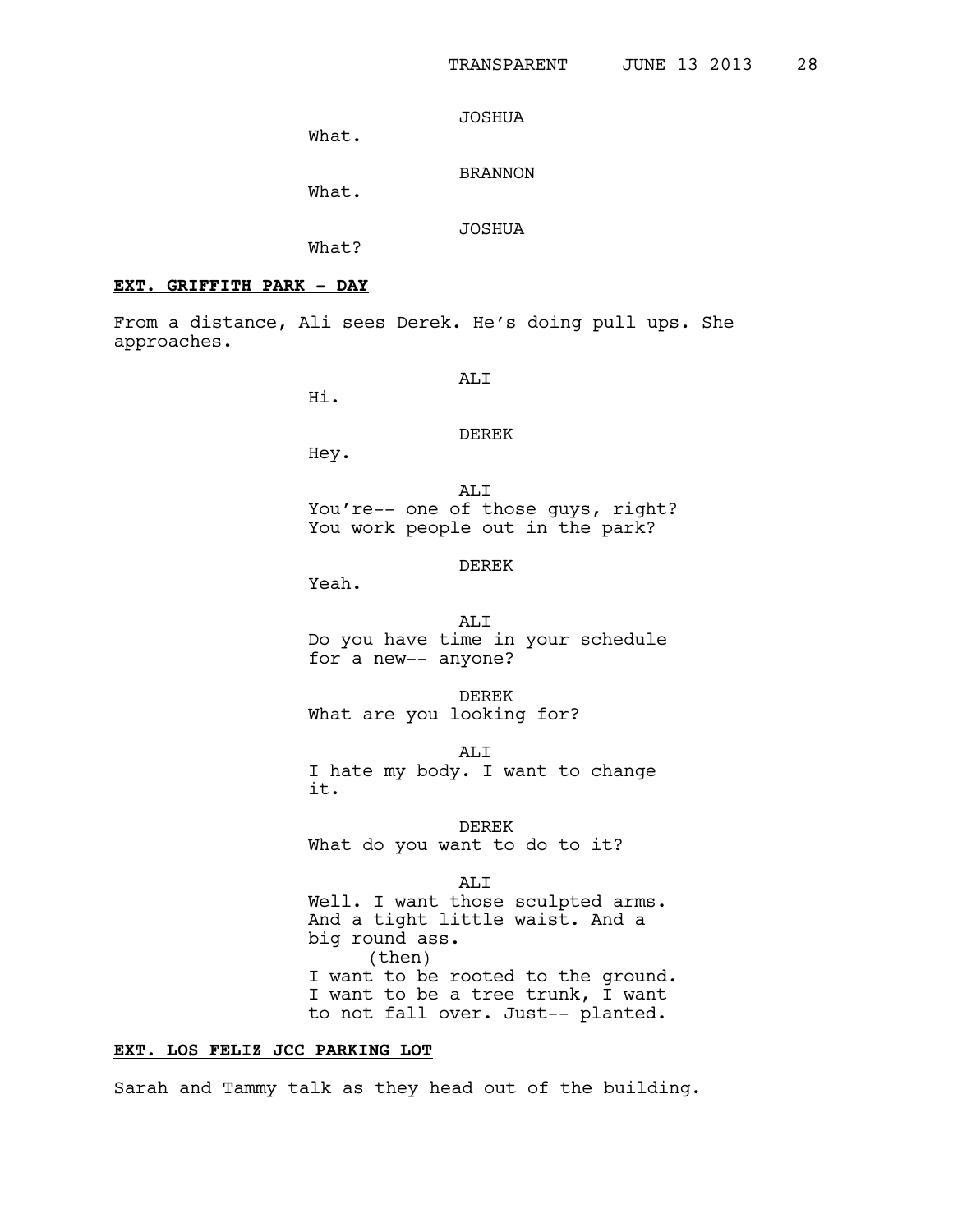#### TAMMY

But don't you think you would miss Los Feliz? Silver Lake, Sunset Junction? The ninety-nine cents store and the pupusa lady?

SARAH

The schools would be better for the kids.

TAMMY

But the people over there. Those moms. I mean, you're so not one of those moms.

Beat, then:

SARAH

Do you remember the house?

### TAMMY

Kind of. Thanksgiving, like, the week after your parents told you guys they were getting divorced.

Sarah looks around.

SARAH Wanna go check it out with me? Drive out there?

**TAMMY** 

Now?

SARAH

What do you normally do when Grace is at school? I mean, when you're not on deadline-- are you on deadline?

TAMMY

Just turned something in. (thinks, then) I wouldn't mind seeing the house again.

# **EXT. GRIFFITH PARK - LATER**

CLOSE on ALI'S FACE dropping in and out of the frame as she does PUSH-UPS. Derek's feet move in and out of frame, pacing.

DEREK

We're not going to think about it as deprivation. I want you to think about it as discipline.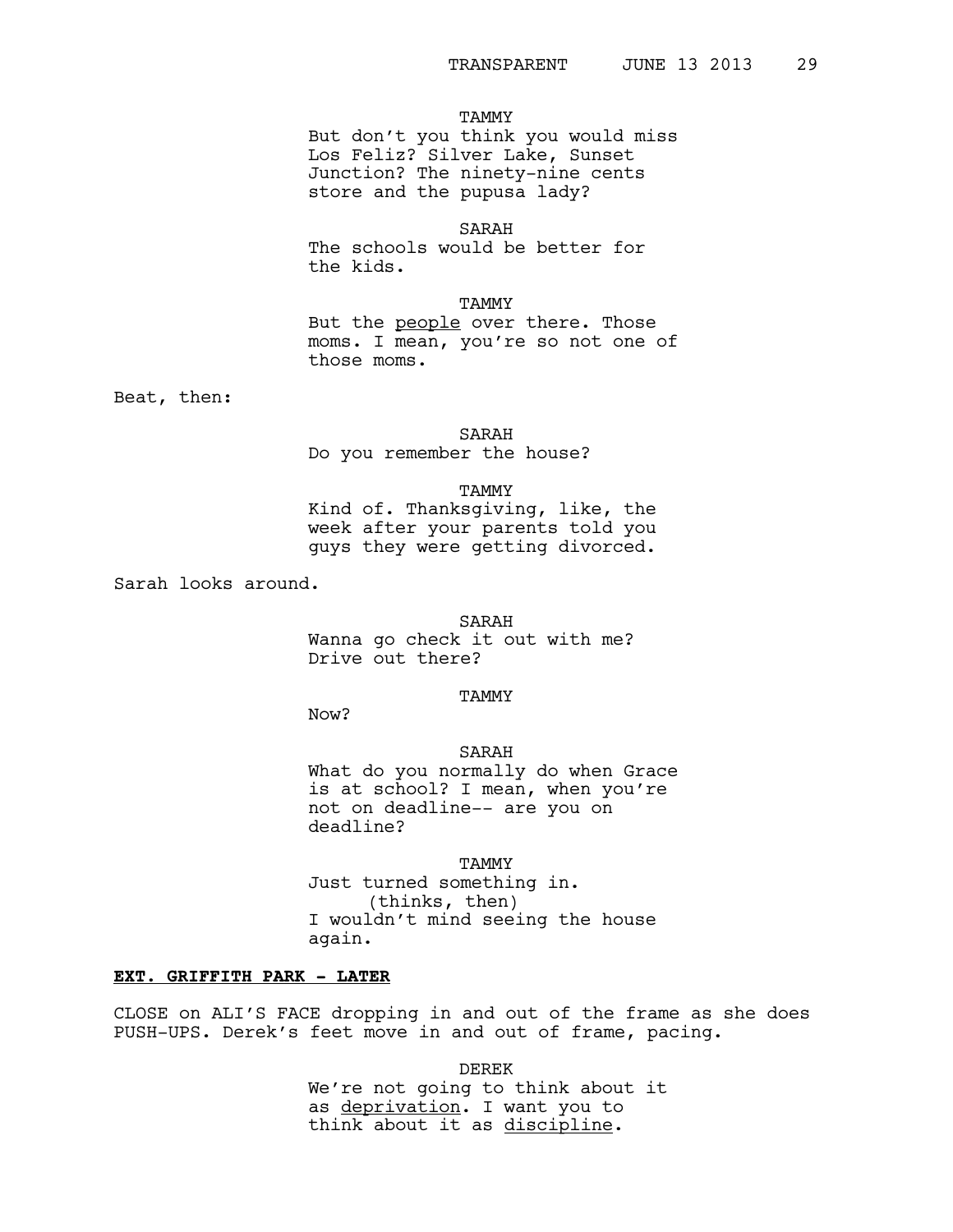ALI YES. Discipline. Tell me what to do. Tell me what to eat. Make me a menu and I'll eat exactly what you tell me to eat every day. Nothing more. Ali stops her push ups. Her face is on the ground, FINISHED. ALI (CONT'D) Can't do any more. You got 'em all. Derek's FACE DROPS INTO THE FRAME with hers, planked atop of her body. His strong arms hold his body a push up, just above her. DEREK Really now? That's ALL you got for me? ALI I'm sure. DEREK Gimme one more. ALI I can't. DEREK (beat, then) Move that big ass.

Ali smiles, then does a perfect PUSH UP. On Derek-- wow, that worked.

DEREK (CONT'D)

Nice. One more.

She doesn't move.

DEREK (CONT'D) One more. You-- fat bitch.

ALI

Fat white bitch.

DEREK Don't tell me what to say.

ALI

Sorry.

Derek laughs.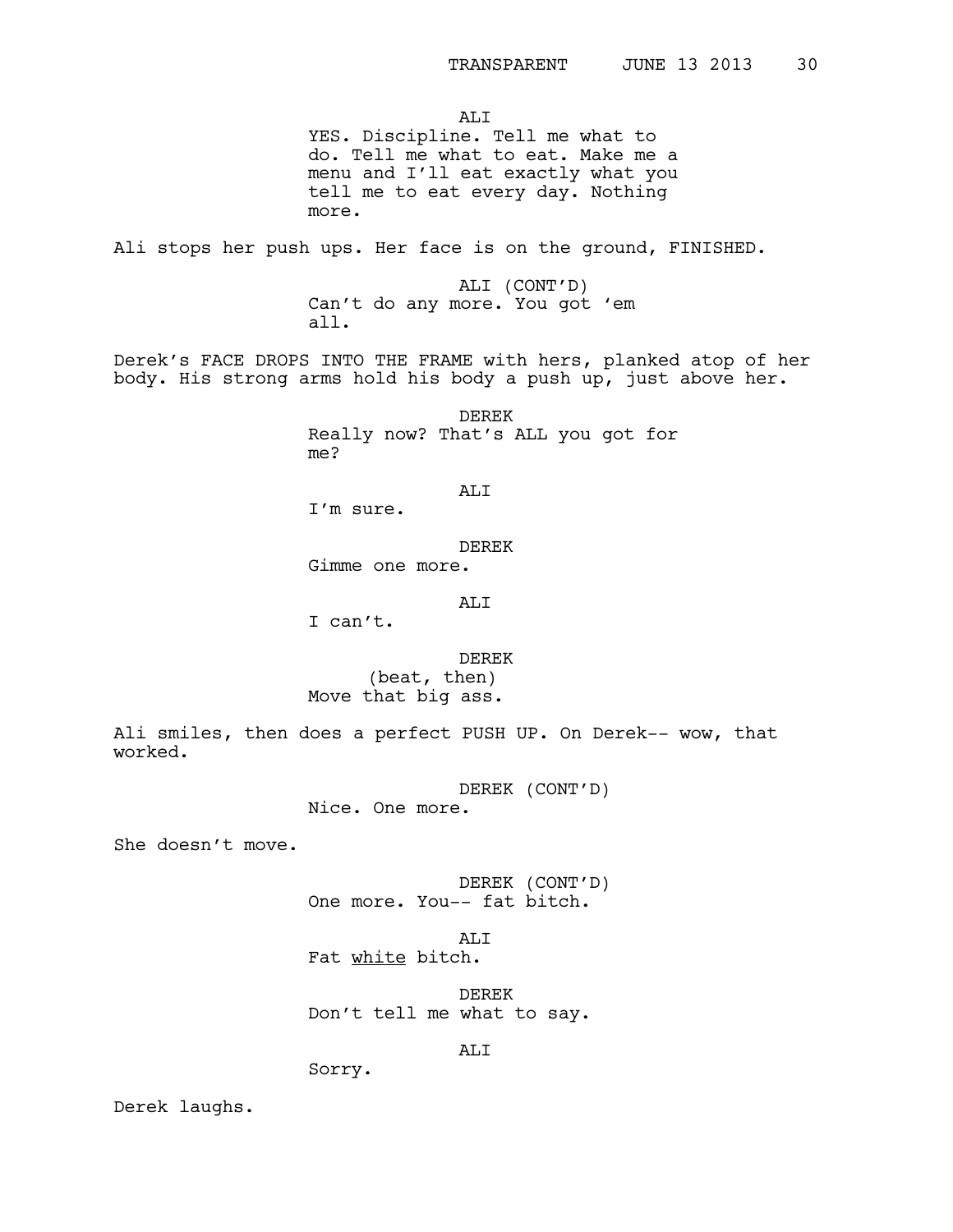DEREK Stop making me laugh. This isn't funny. Ten more. (counting down) Ten. Nine.

Derek dismounts, STANDS, arms folded, looking down at her.

# **EXT. MORT'S HOUSE - SIMULTANEOUS**

A lizard jumps. A green beetle chomps on a tiny leaf. A humming dragonfly swirls around the swath of wild fennel.

Sarah and Tammy get out of Tammy's car and walk toward the house.

TAMMY

Do you have keys?

SARAH

He always leaves the back open.

Sarah heads to the side gate and towards the yard, Tammy follows. As they make their way through the thick foliage:

> **TAMMY** I remember this garden.

SARAH Do you ever think about Paul and  $T$ ino?

**TAMMY** 

Of course I do.

SARAH I hope somebody adopted them.

TAMMY

I hope so too.

They emerge into the yard and go towards the sliding door.

# **INT. JOSHUA'S HOUSE - BEDROOM**

Joshua and Brannon are fucking.

JOSHUA I wanna come inside you.

BRANNON Don't you dare.

JOSHUA

I'm gonna.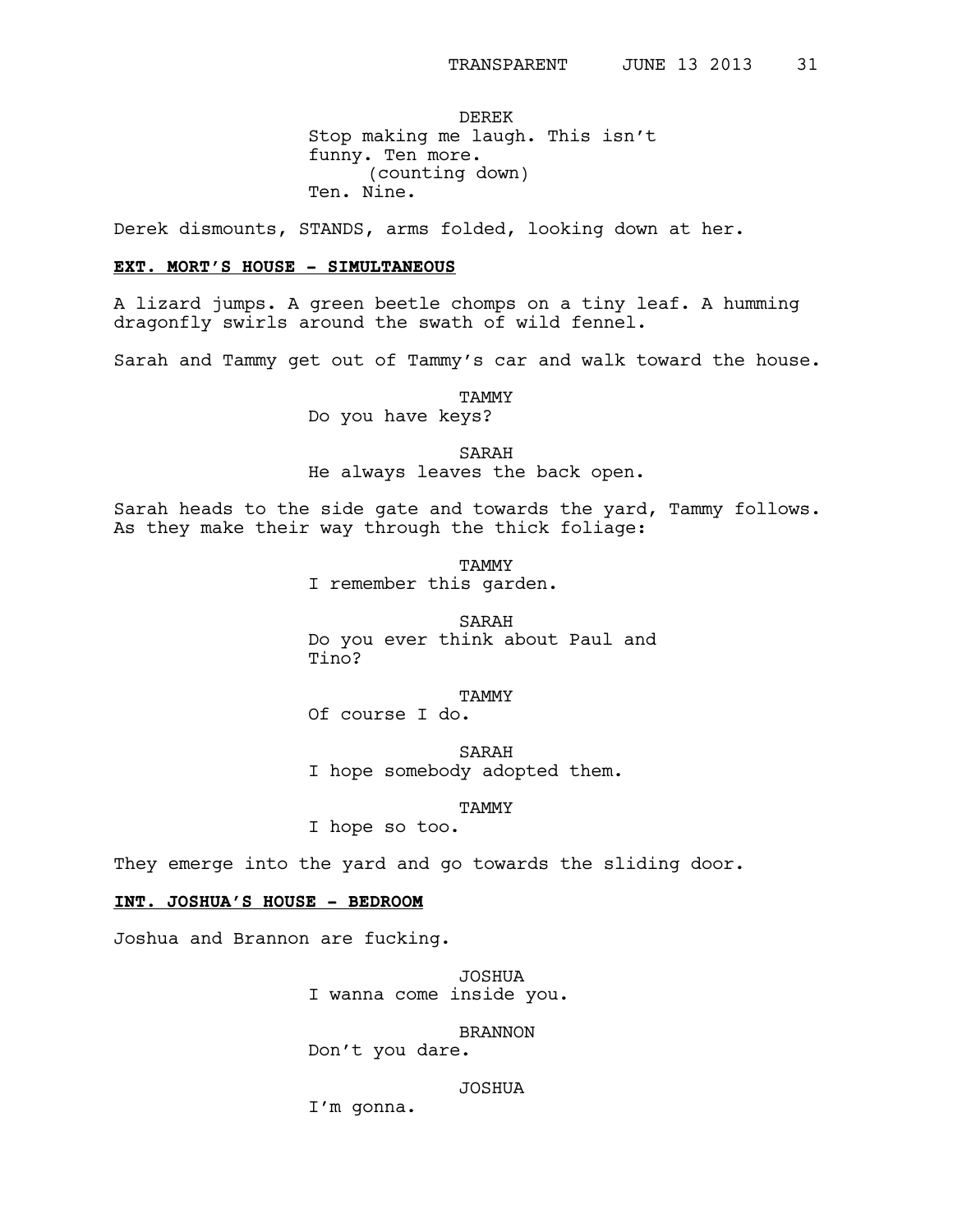BRANNON I'll kill you if you do.

DEREK (O.S.)

Eight. Seven.

### **EXT. GRIFFITH PARK**

On Derek's face:

DEREK

Six. Five.

# **INT. JOSHUA'S HOUSE - BEDROOM**

Josh keeps pumping, eyes closed.

DEREK (O.C.)

Four. Three.

It's clear he's GOING FOR IT anyway as he exhales and lets out a LOUD, RELIEVING, orgasm. He's free...

> JOSHUA Aaaaaaaah... I love you.

# **INT. MORT'S HOUSE - DAY**

Sarah unlatches the sliding door as Tammy waits.

SARAH

It's open.

DEREK (O.C.)

Two. One.

We get ahead of them, finding our way to Mort's bed, where an array of LADIES PANTIES are spread out on the bed.

### **INT. OFFICE BUILDING - MEETING ROOM**

We move across the FACES of the people in the support group.

SUPPORT GROUP LEADER I think it's Maura's turn to share. Maura?

Reveal a WOMAN, MAURA.

Who happens to be Mort.

HER FACE is made up in lipstick and eye shadow. She SMILES at the group, relaxed-- at home in the world.